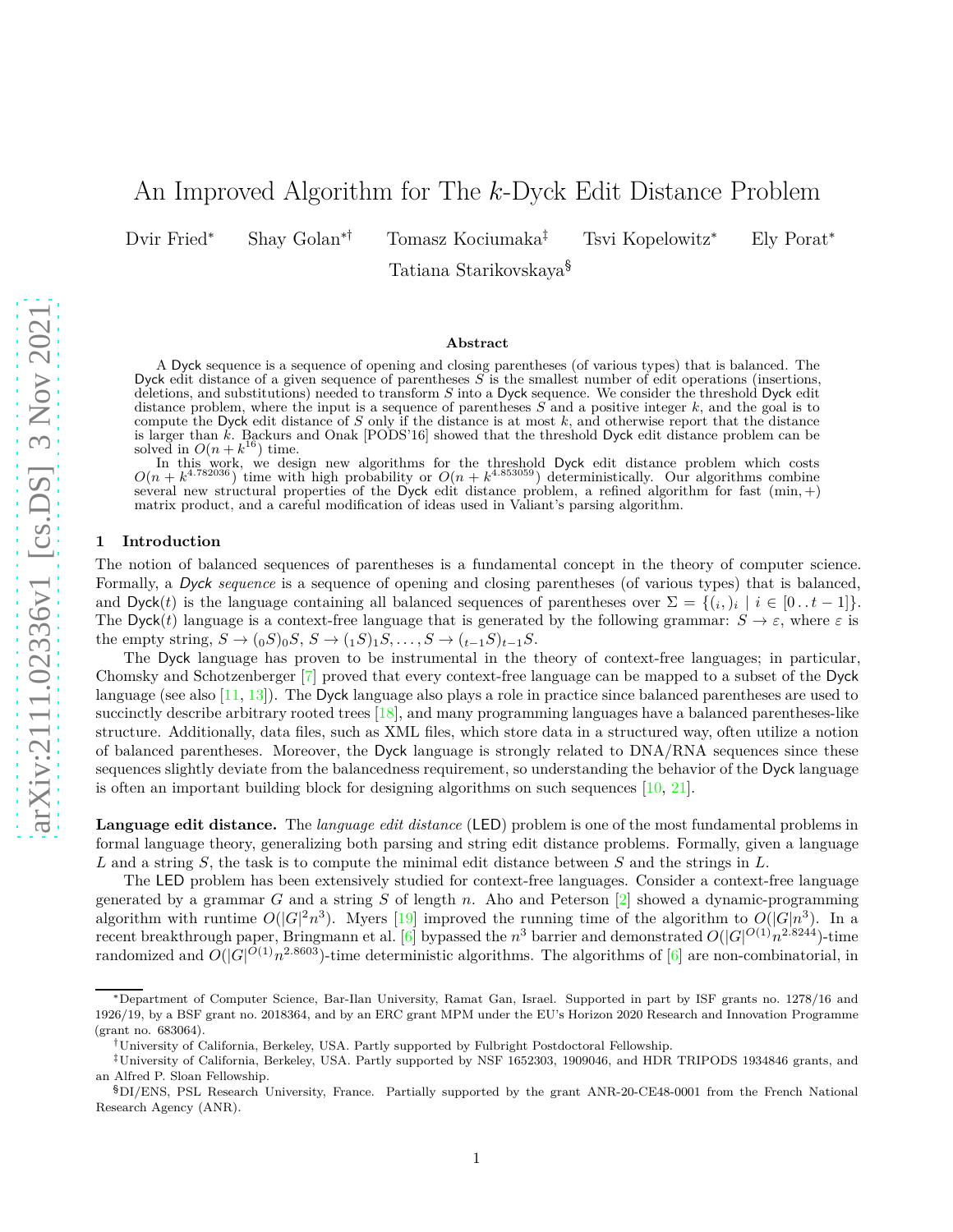the sense that they use fast matrix multiplication. Unfortunately, this seems to be unavoidable: the lower bound result of Lee [17] implies that there is no algorithm that solves LED in time less than that of Boolean matrix multiplication. Saha also studied the problem of approximating LED, developing a  $(1 + \varepsilon)$ -factor approximation algorithm [\[23\]](#page-19-2) followed by a solution providing an additive approximation of LED [\[24\]](#page-19-3). In another related work, Jayaram and Saha [\[12\]](#page-18-4) studied LED for the class of linear grammars.

**Dyck edit distance.** In this work, we focus on the LED problem for the Dyck language. Formally, the Dyck edit distance of a given sequence of parentheses  $S = S[0]S[1]S[2] \cdots S[n-1] \in \Sigma<sup>n</sup>$ , denoted by  $ed_D(S)$ , is the smallest number of edit operations (insertions, deletions, and substitutions) needed to transform *S* into a Dyck sequence. Notice that it is enough to consider only deletions and substitutions since insertions can be transformed into deletions.

One might hope that the LED problem for the Dyck language might be easier than for general context-free languages, but as Abboud et al. [1] showed, this is probably not the case: they proved that an efficient algorithm for the Dyck edit distance problem implies an algorithm for *k*-Clique whose runtime is faster than what is believed to be obtainable. In other words, an efficient algorithm for the Dyck edit distance problem must either provide approximate answers or focus on **the small distance regime.** Saha [\[22\]](#page-19-4) presented a randomized algorithm with running time  $O(n^{1+o(1)})$  and a  $\tilde{O}(1)$  multiplicative approximation factor. *In this work, we turn to the small distance regime.*

**1.1** The *k***-Dyck edit distance problem.** For a string  $S \in \Sigma^n$ , define  $ed_D(S)$  to be the *edit cost* of *S* which is the smallest number of deletions and substitutions of a parenthesis such that the resulting string belongs to the Dyck language. In this paper, we consider the *k-*Dyck *edit distance problem*, where the input is a sequence of parentheses  $S \in \Sigma^n$  and a positive integer k, and the goal is to compute  $\min\{\text{ed}_D(S), k+1\}$ . In other words, we want to compute the Dyck edit distance of *S*, as long as the distance is at most  $k$  (and return  $k + 1$  otherwise). This problem was first considered by Backurs and Onak [\[5\]](#page-18-5), who gave an  $O(n + k^{16})$ -time algorithm. Krebs et al. [14] presented a randomized streaming algorithm for the Dyck language with two types of parentheses with running time  $\tilde{O}(nk^{O(1)})$  and space complexity  $O(k^{1+\epsilon} + \sqrt{n \log n})$ , for any fixed constant  $\varepsilon > 0$ .

 $O(n^3)$ -time dynamic programming algorithm. We begin by describing a simple folklore dynamicprogramming algorithm that solves the Dyck edit distance problem in  $O(n^3)$  time. This algorithm forms the basis of previous results, as well as the basis of our new algorithms for the *k*-Dyck edit distance problem.

Consider a sequence  $S \in \Sigma^n$  and let  $\mathcal{D}$  be a matrix of size  $(n+1) \times (n+1)$  such that  $\mathcal{D}[i, j] = ed_D(S[i \dots j))$ (where  $S[i \tcdot j]$  is the substring of *S* from position *i* to position  $j - 1$ ) to the Dyck language. By definition,  $ed_D(S) = \mathcal{D}[0,n].$  Notice that  $\mathcal{D}[i,i] = 0$  for  $i \in [0..n], \mathcal{D}[i,i+1] = 1$  for  $i \in [0..n],$  and  $\mathcal{D}[i,j]$  satisfies the following recursion for  $i, j \in [0..n]$  with  $j - i \geq 2$ .<sup>[1](#page-1-0)</sup>

<span id="page-1-1"></span>(1.1) 
$$
\mathcal{D}[i,j] = \min\begin{cases} \mathcal{D}[i,m] + \mathcal{D}[m,j] & \text{for } m \in (i\mathinner{\ldotp\ldotp} j), \\ \text{ed}_{\mathsf{D}}(S[i]S[j-1]) + \mathcal{D}[i+1,j-1]. \end{cases}
$$

One can use Eq.  $(1.1)$  to compute  $\mathcal{D}[0,n]$  in  $O(n^3)$  time.

 $O(n+k^{16})$ -time algorithm by Backurs and Onak [\[5\]](#page-18-5). Backurs and Onak [5] solved the *k*-Dyck edit distance problem by first showing that the problem can be reduced to an instance on a string  $S'$  of length  $n' \leq n$  such that: (1)  $ed_D(S) = ed_D(S')$ , and (2) when solving k-Dyck edit distance on S', it suffices to compute only  $O(k^{14})$ values of  $D$  when applied to  $S'$ . Moreover, by modifying the algorithm of Landau, Myers and Schmidt [\[15\]](#page-19-5), after  $O(n)$ -time preprocessing, each of the  $O(k^{14})$  calls to  $D$  is computed recursively in  $O(k^2)$  time.

**Our results.** We begin by designing an algorithm for *k*-Dyck edit distance which costs  $O(n^2k)$  time, and is thus faster than the algorithm of Backurs and Onak [\[5\]](#page-18-5) whenever  $k = \Omega(n^{2/15})$ . We further improve on the algorithm of Backurs and Onak [\[5\]](#page-18-5) by designing a combinatorial algorithm for *k*-Dyck edit distance which runs in  $O(n + k^5)$ time. Our final contribution, summarized in Theorem [1.1,](#page-1-2) improves upon this runtime using FMM.

<span id="page-1-2"></span><span id="page-1-0"></span> $\frac{1}{2}\text{For } i, j \in \mathbb{Z}$ , we denote  $[i..j] = \{k \in \mathbb{Z} : i \leq k \leq j\}$ ,  $[i..j] = \{k \in \mathbb{Z} : i \leq k \leq j\}$ ,  $(i..j] = \{k \in \mathbb{Z} : i < k \leq j\}$ , and  $(i \dots j) = \{k \in \mathbb{Z} : i < k < j\}.$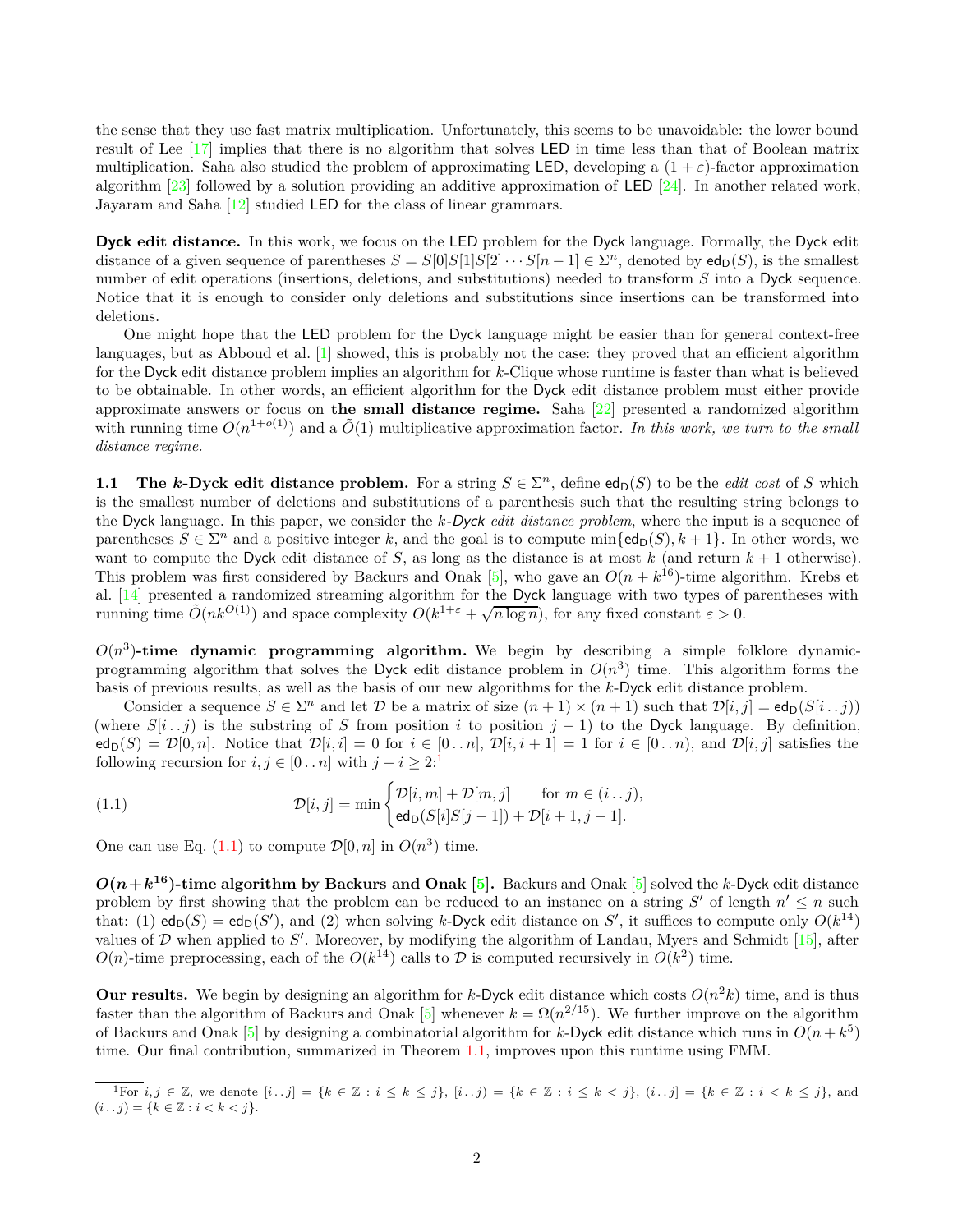THEOREM 1.1. *Given a sequence S* of parentheses of length *n*, min $\{ed_D(S), k + 1\}$  can be computed in  $O(n + k^{4.853059})$  *deterministically or in*  $O(n + k^{4.782036})$  *time with high probability.* 

If  $k > \sqrt{n}$ , our algorithm is actually faster than claimed in Theorem [1.1.](#page-1-2) The precise bound, which never exceeds  $O(n^2k)$ , is provided in Section [1.2;](#page-2-0) it depends on the complexity of rectangular matrix multiplication and involves optimization over auxiliary parameters of the algorithm.

#### <span id="page-2-0"></span>**1.2 Algorithmic Overview and Organization.**

**Heights and valleys.** In Section [2,](#page-5-0) we describe an  $O(n^2k)$ -time algorithm for the *k*-Dyck edit distance problem which is based on Eq.  $(1.1)$ . The main idea is to reduce the number of options for *m* in Eq.  $(1.1)$  from  $O(n)$  to  $O(k)$ . To do so, we define the *height* of position  $i \in [0..n]$  in *S*, denoted by  $H(i)$ , to be the difference between the number of opening parentheses and the number of closing parentheses in  $S[0..i)$ . (See Fig. [1a;](#page-2-1) we remark that our notion of height differs slightly from the notion of height in [\[5\]](#page-18-5).) The notion of heights leads to a set of positions *V*, called *valleys* and defined as positions *i* such that  $H(i-1) > H(i) < H(i+1)$ . The result of Backurs and Onak [\[5\]](#page-18-5) implies that one can convert *S* into a string *S'* of length at most *n* such that  $ed_D(S) = ed_D(S')$ and *S'* has at most 2*k* valleys. The intuition is that if  $ed_D(S[i-1]S[i]) = 0$  for some peak *i* (i.e., a position such that  $H(i-1) < H(i) > H(i+1)$ , then the two parentheses can be greedily matched; otherwise, they contribute at least 1 to  $ed_D(S)$ . Thus, we assume without loss of generality that *S* has at most 2*k* valleys. The main new insight behind our  $O(n^2k)$ -time algorithm is that one can reduce the set of options for *m* in Eq. [\(1.1\)](#page-1-1) to the set  $(i \cdot j) \cap (M \cup \{i+1, i+2, j-2, j-1\}),$  where  $M = \bigcup_{v \in V} \{v-1, v, v+1\}$ ; see Lemma [2.1.](#page-5-1) Since  $|V| \leq 2k$ , this reduces the cost of each recursive call to  $O(k)$  time.

<span id="page-2-1"></span>

Figure 1: (a) A plot example of the function  $H(\cdot)$ . (b) An example of a maximal tall trapezoid  $(a, b, c, d)$ , which covers the green indices. Notice that the red and yellow indices also form tall maximal trapezoids (a triangle is a degenerated instance of a trapezoid).

**Trapezoids.** In order to obtain our  $O(n + k^5)$  time algorithm, we introduce the notion of *trapezoids* and *clusters*, which are based on the heights of positions. Intuitively, a trapezoid is a quadruple (*a, b, c, d*) with  $0 \leq a < b \leq c < d \leq n$ , where  $S[a..b]$  are all open parentheses,  $S[c..d]$  are all closing parentheses,  $H(a) = H(d)$ ,  $H(b) = H(c)$ , and for all  $i \in (b \dots c)$  we have  $H(i) \ge H(b)$ ; see Fig. [1b.](#page-2-1)

The motivation for defining trapezoids is that, in Section [3,](#page-6-0) we design an  $O(k^2)$ -time algorithm for processing a trapezoid that, given values  $\min\{\mathcal{D}[i,j], k+1\}$  for enough  $i, j$  in the vicinity of *b* and *c*, outputs the values  $\min\{\mathcal{D}[i,j], k+1\}$  for enough  $i, j$  in the vicinity of *a* and *d*. Our algorithm utilizes the approach developed by Landau–Vishkin for computing the threshold edit distance  $[16, 15]$  $[16, 15]$ . Thus, the trapezoids together with the trapezoid processing algorithm provide a method for shortcutting the evaluation of Eq. [\(1.1\)](#page-1-1). In order to leverage these shortcuts, and since the runtime per trapezoid does not depend on the distance between *d* and *a*, we choose to apply the trapezoid algorithm to the largest possible trapezoids. Thus, we define a *maximal trapezoid* to be a trapezoid  $(a, b, c, d)$  that cannot be *extended* to another trapezoid of the form either  $(a - 1, b, c, d + 1)$  or  $(a, b+1, c-1, d)$ , and consider only *tall* maximal trapezoids which are maximal trapezoids where  $b-a \geq 2k$  (and so the shortcutting is significant); see Fig. [1b.](#page-2-1)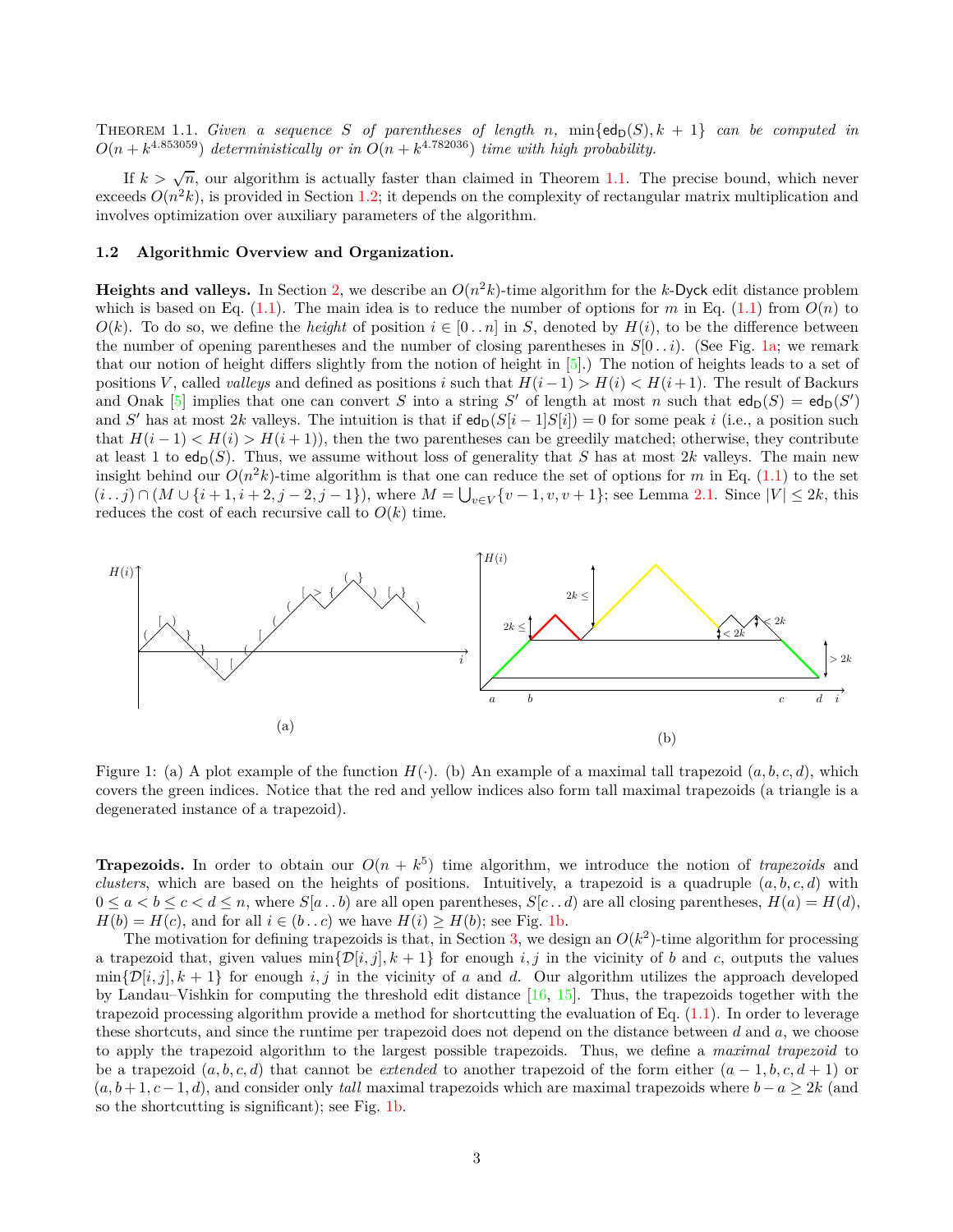<span id="page-3-0"></span>

Figure 2: (a) An example of the partitioning to trapezoids and clusters. (b) The tree  $\mathcal T$  for the partitioning of Fig. [2a.](#page-3-0) (c) Focus on a cluster  $C_2$ , the input contains the values  $\min\{\mathcal{D}[i,j], k+1\}$  for all pairs of red solid indices and for all pairs of yellow solid indices. The output of the processing of  $C_2$  is the values min $\{\mathcal{D}[i,j], k+1\}$  for all pairs of green solid indices. (d) The values  $\min\{\mathcal{D}[i,j], k+1\}$  for pairs of red solid indices are the input for processing a trapezoid  $T_1$ , and the values  $\min\{\mathcal{D}[i,j], k+1\}$  for pairs of blue solid indices are the output of the processing.

**Clusters.** The computation of Eq. [\(1.1\)](#page-1-1) is not fully completed by just processing all tall maximal trapezoids. In order to address the remaining computation, we first introduce the notion of *clusters*, which are defined as follows. Consider a cycle with vertices  $[0 \tldots n]$  and edges  $\{(i, i+1) : i \in [0 \tldots n]\} \cup \{(n, 0)\}\.$  For each tall maximal trapezoid  $(a, b, c, d)$ , delete edges  $(i, i + 1)$  for  $i \in [a \cdot b) \cup [c \cdot d]$ , delete vertices  $(a \cdot b) \cup (c \cdot d)$ , and add edges  $(a, d)$  and  $(b, c)$ . The connected components of the resulting graph are called *clusters*; see Fig. [2a.](#page-3-0)

From the way that clusters are constructed, the clusters and tall maximal trapezoids define a parent-child relationship as follows. Let  $T = (a, b, c, d)$  be a tall maximal trapezoid and let C be a cluster. We say that C is the parent of *T* if  $a, d \in C$ , and that *T* is the parent of *C* if  $b, c \in C$ . This relationship defines a tree *T* whose root is the cluster containing both 0 and  $n$ . Notice that every trapezoid in  $\mathcal T$  has a cluster parent and exactly 1 cluster child. Moreover, every cluster in  $\mathcal T$  has an arbitrary number of trapezoid children, and at most 1 trapezoid parent (the root of  $\mathcal T$  is a cluster and has no parent); see Fig. [2b.](#page-3-0)

By combining ideas based on the notions of heights and valleys, we design an algorithm for processing a cluster C with r children  $T_q = (a_q, b_q, c_q, d_q)$  for  $q \in [1 \tcdot r]$  and parent  $T = (a, b, c, d)$ , which given the values  $\min\{\mathcal{D}[i,j], k+1\}$  for *i, j* in the vicinity of  $a_q$  and  $d_q$  for all  $q \in [1 \dots r]$  (which are the outputs of the executions of the trapezoid processing algorithm on  $T_q$  for  $q \in [1 \tcdot r]$ , computes the values min $\{\mathcal{D}[i, j], k + 1\}$  for  $i, j$  in the vicinity of *b* and *c* (which can later be used as input for processing *T*). Moreover, if *C* is the root of  $\mathcal{T}$ , then the cluster processing algorithm computes  $\mathcal{D}[0,n]$ . Similar to the  $O(n^2k)$ -time algorithm, the intuition behind the cluster processing algorithm is to reduce the options for *m* when applying Eq.  $(1.1)$  to the vicinity of the valleys contained in the cluster; see Figs. [2c](#page-3-0) and [2d.](#page-3-0)

**Combining trapezoids and clusters.** The tree  $\mathcal T$  provides a natural processing order, starting from the leaves (which could be either clusters or trapezoids) towards the root, in order to compute D[0*, n*] at the root. Whenever the processing order reaches a trapezoid, the input to the algorithm for processing the trapezoid is either trivial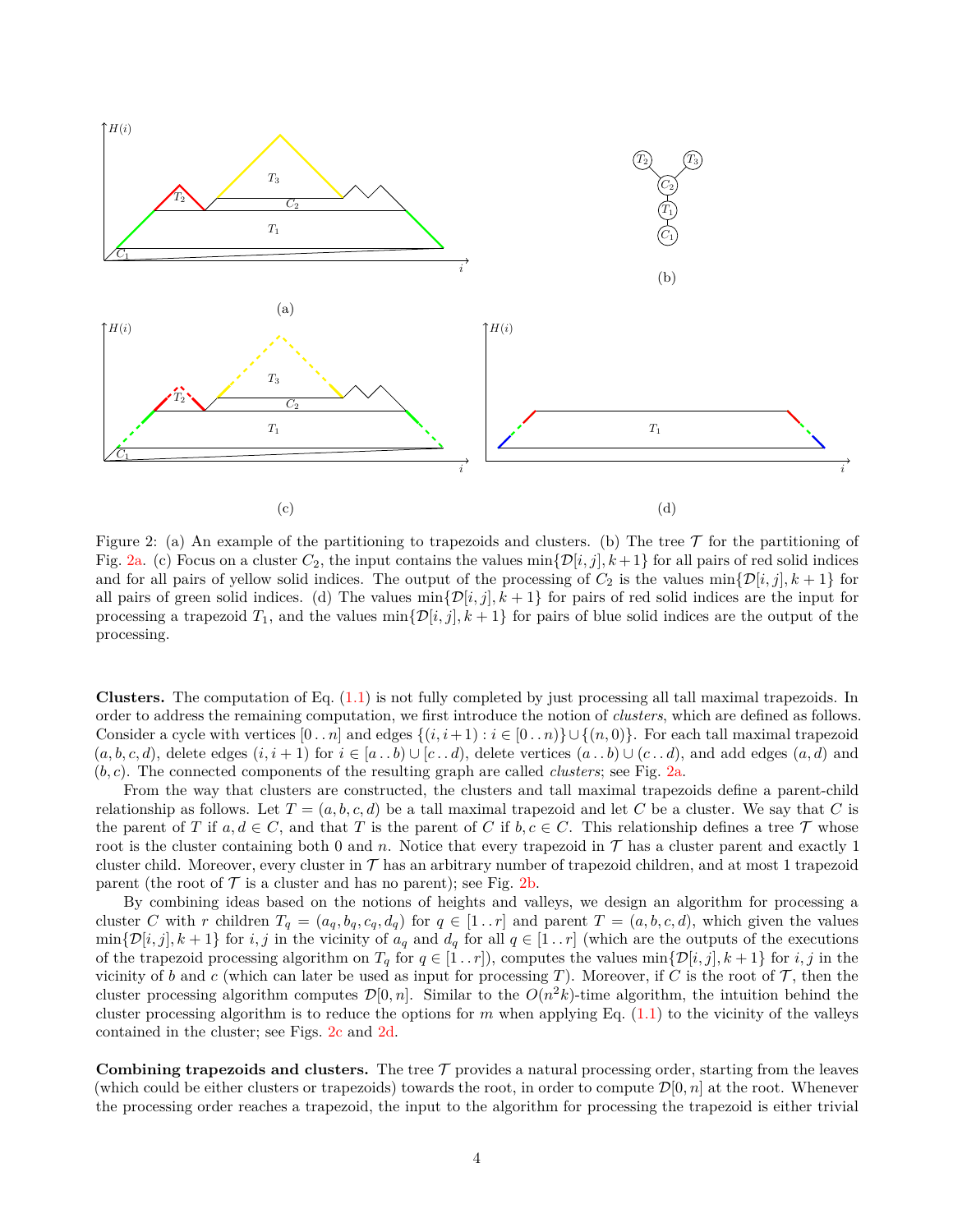when the trapezoid is a leaf, or given from the cluster child of the trapezoid. Whenever the processing order reaches a cluster, the input to the algorithm for processing the cluster is either the output of the trapezoid processing algorithm when applied to the child trapezoid of the cluster, or trivial when the cluster is a leaf. Finally, the output  $\mathcal{D}[0,n]$  is computed when processing the cluster that is the root of  $\mathcal{T}$ .

In Section [3,](#page-6-0) we show that the total runtime of the cluster processing algorithm on all clusters is  $O(k^5)$ . We also show that the number of tall maximal trapezoids is  $O(k)$  and so the total time spent processing trapezoids is  $O(k^3)$ . In addition, constructing the tall maximal trapezoids, the clusters, and the tree  $\mathcal{T}$ , together with some additional preprocessing, costs  $O(n)$  time, for a total of  $O(n + k^5)$  time.

**Min-plus products, fast matrix multiplication, and Valiant's parser.** Bringmann et al. [\[6\]](#page-18-3) improved the running time of the dynamic programming algorithm based on Eq.  $(1.1)$  from  $O(n^3)$  to  $O(n^{2.8603})$ (deterministically) and  $O(n^{2.8244})$  (using randomization). Their approach is based on observations that  $D$  satisfies a *column bounded difference (column-BD) property*<sup>[2](#page-4-0)</sup>  $|\mathcal{D}[i, j] - \mathcal{D}[i + 1, j]| \leq 1$  and a *row bounded difference (row-BD) property*  $|\mathcal{D}[i, j-1] - \mathcal{D}[i, j]| \leq 1$  all  $i, j \in [0..n]$  with  $i > j$ . Moreover, the bottleneck of computing  $\mathcal{D}[i, j]$  is the  $(\min, +)$  product of vectors  $(\mathcal{D}[i,m])_{m=i+1}^{j-1}$  and  $(\mathcal{D}[m,j])_{m=i+1}^{j-1}$ . If a matrix is both column-BD and row-BD, we say that the matrix is *fully-BD*. Their main technical contribution for the *k*-Dyck edit distance problem is an efficient algorithm for computing the  $(\min, +)$  product<sup>[3](#page-4-1)</sup> of fully-BD square matrices. Building upon Valiant's parser, filling the entire dynamic-programming table  $\mathcal D$  is then reduced to computing the (min, +) products of the already constructed square submatrices of  $D$ . It is worth mentioning that Bringmann et al.  $[6]$  introduce a subcubic (min*,* +) algorithm also for the case where only one of the matrices is either column-BD or row-BD. A subcubic (min*,* +) algorithm for even less structured matrices was later introduced by Vassilevska-Williams and Xu [\[26\]](#page-19-7).

In the dynamic programming based on limiting the options for  $m$ , which results in the  $O(n^2k)$  time algorithm, the bottleneck is determining the (min, +) product of vectors  $(\mathcal{D}[i,m])_{m\in(i..j)\cap M}$  and  $(\mathcal{D}[m,j])_{m\in(i..j)\cap M}$ . Thus, instead of multiplying square matrices, it suffices to multiply smaller rectangular matrices (with columns of the first matrix and rows of the second matrix restricted to *M*). While this shrinks the two matrices, only the column-BD property is preserved for the left matrix in the (min*,* +) product, while only the row-BD property is preserved for the right matrix. Using the (min*,* +) product algorithm of Bringmann et al. [\[6\]](#page-18-3) for the more general case, where only one of the matrices is either column-BD or row-BD would lead to inferior running times.

Nevertheless, in Section [6,](#page-14-0) we observe that the output matrix of the (min*,* +) product in our case is fully-BD and, accordingly, design a (min*,* +) product algorithm specialized for our case, which may be of independent interest. Formally, we prove the following theorem in Section [6.](#page-14-0)

<span id="page-4-2"></span>THEOREM 1.2. Let *A* and *B* be integer matrices of sizes  $n \times n^{\alpha}$  and  $n^{\alpha} \times n$ , respectively, such that *A* is column-*BD* and *B* is row-BD. For any  $s, \delta \in (0,1]$ , there exists a randomized algorithm that computes the  $(\min, +)$  product  $A \star B$  *(correctly with high probability) in time* 

$$
\tilde{O}\left(n^{\delta+s}M(n,n^{\alpha-s/3},n)+n^{\alpha}\cdot M(n^{1-\delta},n^{s},n^{1-\delta})+n^{2+\alpha-s/3}\right)
$$

*and a deterministic algorithm that runs in time*

$$
\tilde{O}\left(n^{\delta+s}M(n,n^{\alpha-s/3},n)+n^{\alpha}\cdot M(n^{1-\delta},n^s,n^{1-\delta})+n^{2+\alpha-s/3}+n^{\alpha}\cdot M(n^{1-\delta},n^{1-\delta},n^{1-\delta})\right).
$$

*Here,*  $M(a, b, c)$  *denotes the time needed for computing the Boolean product of an*  $a \times b$  *matrix with*  $a b \times c$  *matrix.* 

Henceforth, we assume that the running time of Theorem [1.2,](#page-4-2) after optimizing over *s* and  $\delta$ , is  $\tilde{O}(n^{\bar{\omega}(\alpha)})$ (depending on context, this can either refer to the deterministic or the randomized runtime). In Section [6,](#page-14-0) we estimate  $\bar{\omega}(\frac{1}{2})$  (using the bounds of  $[9, 3]$  $[9, 3]$ ), deriving  $\bar{\omega}(\frac{1}{2})$  < 2.391018 if randomization is allowed and  $\bar{\omega}(\frac{1}{2})$  < 2.426524 in the deterministic case.

<span id="page-4-0"></span> $^{2}$ The notion of bounded difference defined in [\[6\]](#page-18-3) is parametrized by a natural number *W*. In our setting *W* = 1, so we only focus on this case.

<span id="page-4-1"></span><sup>&</sup>lt;sup>3</sup>For two matrices *A* and *B* of size  $a \times b$  and  $b \times c$ , respectively, the (min, +)-product of *A* and *B* is a matrix  $C = A \star B$  of size  $a \times c$  such that  $C_{i,j} = \min_{\ell \in [1..b]} \{A_{i,\ell} + B_{\ell,j}\}.$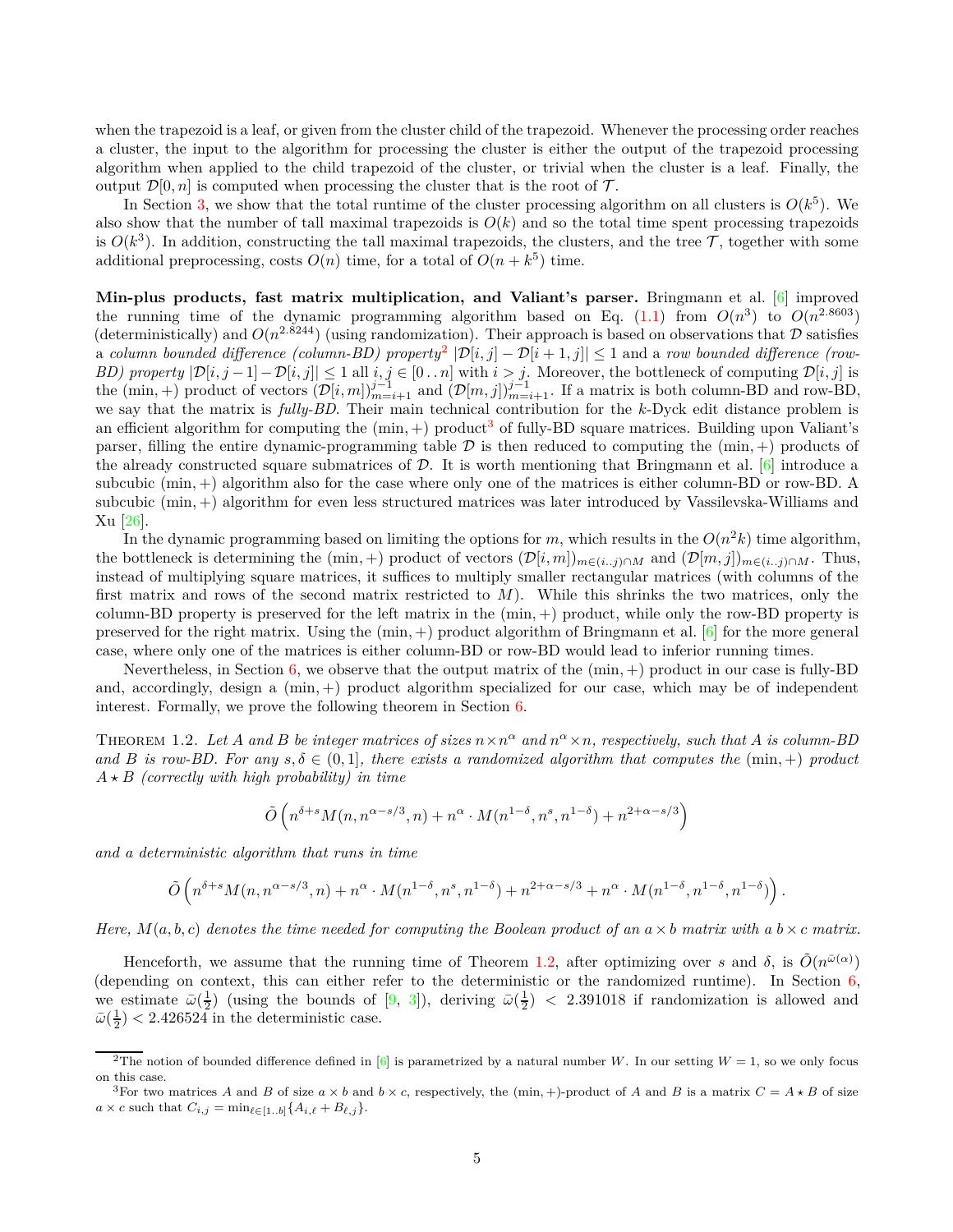We emphasize that the techniques used to prove Theorem [1.2](#page-4-2) mostly follow the paradigm and techniques of Bringmann et al. [\[6\]](#page-18-3), with some adjustments to the details so that their paradigm fits our case. For sake of completeness, a full exposition is given in Section [6.](#page-14-0)

**Proving Theorem [1.1.](#page-1-2)** In Section [4,](#page-11-0) we define a generic Valiant-like recursion (whose structure resembles that of the dynamic-programming algorithm based on limiting the options for *m*) and show that it can be simulated in time proportional (up to polylogarithmic factors) to a single (min*,* +) product. As a straightforward corollary, our  $O(n^2k)$ -time dynamic-programming algorithm can be sped up to  $\tilde{O}(n^{\bar{\omega}(\log_n k)})$  time. In particular, this proves Theorem [1.1](#page-1-2) for  $k \ge \sqrt{n}$  (if  $k \gg \sqrt{n}$ , the runtime is actually better than claimed in Theorem [1.1\)](#page-1-2). In Section [5,](#page-13-0) we apply the result of Section [4](#page-11-0) to convert our  $O(n + k^5)$ -time algorithm into an  $\tilde{O}(n + k^{2\bar{\omega}(1/2)})$ -time solution, thereby completing the proof of Theorem [1.1](#page-1-2) for the case of  $k < \sqrt{n}$ .

# <span id="page-5-0"></span>2 Combinatorial observations and  $O(n^2k)$ -time algorithm

In this section, we introduce a new combinatorial property (Lemma [2.1\)](#page-5-1) that allows the dynamic programming algorithm to spend only  $O(k)$  time to compute each value of the matrix  $D$ , and hence achieve  $O(n^2k)$  runtime, which is an improvement over the runtime of Backurs and Onak's algorithm [\[5\]](#page-18-5) for all  $k = \Omega(n^{2/13})$ .

DEFINITION 2.1. (HEIGHTS) *Define the function*  $h : \Sigma \to \{-1, 1\}$  so that  $h(a) = 1$  if  $a \in \Sigma$  is an opening *parenthesis and*  $h(a) = -1$  *otherwise. Given a sequence*  $S \in \Sigma^n$ , *define the height of a position i of*  $S$ ,  $0 \le i \le n$ ,  $as H(i) = \sum_{j=0}^{i-1} h(S[j]).$ 

Notice that  $H(i)$  is the difference between the number of opening parentheses and the number of closing parentheses in  $S[0..i)$ .

DEFINITION 2.2. (PEAKS AND VALLEYS) Let  $S \in \Sigma^n$ . We say that a position  $i \in [1..n)$  is a peak if  $H(i-1) < H(i) > H(i+1)$  *and a* valley *if*  $H(i-1) > H(i) < H(i+1)$ .

<span id="page-5-3"></span>The following claim allows us to assume, without loss of generality, that there are at most 2*k* valleys.

CLAIM 2.3. (COROLLARY OF  $[5,$  CLAIM 35]) Let  $S \in \Sigma^n$ . There exists an algorithm that preprocesses  $S$  in  $O(n)$  $time$ , and either rejects  $S$  (meaning that  $ed_D(S) > k$ ), or outputs a string  $S'$  of length at most  $n$  such that  $ed_D(S) = ed_D(S')$  *and S' has at most* 2*k valleys.* 

From now on, we assume that the input string *S* has at most 2*k* valleys, and we denote the set of valleys by *V* . This assumption leads us to refine Eq. [\(1.1\)](#page-1-1) by observing that instead of considering all possible values of *m* for  $i < m < j$ , it is enough to consider only values of *m* that are at distance at most 1 from some valley or at most 2 from *i* or *j*.

<span id="page-5-1"></span>LEMMA 2.1. Let  $M = \bigcup_{v \in V} \{v - 1, v, v + 1\}$  for  $S \in \Sigma<sup>n</sup>$ . Let  $i, j \in [0 \dots n]$  with  $j - i \ge 2$ . Then

<span id="page-5-2"></span>(2.2) 
$$
\mathcal{D}[i,j] = \min \begin{cases} \mathcal{D}[i,m] + \mathcal{D}[m,j] & \text{for } m \in (i\mathinner{\ldotp\ldotp} j) \cap (M \cup \{i+1,i+2,j-2,j-1\}), \\ \text{ed}_D(S[i]S[j-1]) + \mathcal{D}[i+1,j-1]. \end{cases}
$$

*Proof.* Notice that if  $\mathcal{D}[i, j] = ed_D(S[i]S[j - 1]) + \mathcal{D}[i + 1, j - 1]$  then, by the correctness of Eq. [\(1.1\)](#page-1-1), the equality holds since the options for *m* in Eq.  $(2.2)$  are a subset of the options for *m* in Eq.  $(1.1)$ . Thus, we focus on the case where  $\mathcal{D}[i, j] = \mathcal{D}[i, m] + \mathcal{D}[m, j]$  for some  $m \in (i \cdot j)$ . Let  $p = \arg \min \{H(m) : m \in (i \cdot j) \}$  and  $\mathcal{D}[i, j] =$  $\mathcal{D}[i,m]+\mathcal{D}[m,j]$ . That is, p is an index from  $(i \cdot j)$  for which  $\mathcal{D}[i,j] = \mathcal{D}[i,p]+\mathcal{D}[p,j]$  and  $H(p)$  is minimized. In the following, we complete the proof by showing that  $p \in M \cup \{i+1, i+2, j-2, j-1\}$ . For a proof by contradiction, suppose that  $p \notin M \cup \{i+1, i+2, j-2, j-1\}$ . Then,  $[p-2..p+2] \subseteq (i..j)$  since  $p \notin \{i+1, i+2, j-2, j-1\}$ , and  $\min\{H(p-2), H(p+2)\} = H(p) - 2$  since  $p \notin M$ . By symmetry, we assume without loss of generality that  $H(p+2) = H(p) - 2$ . In this case,  $H(p+1) = H(p) - 1$ , and  $S[p], S[p+1]$  are both closing parentheses.

Let  $q \in (p \dots j]$  be the smallest value such that  $\mathcal{D}[p, j] = \mathcal{D}[p, q] + \mathcal{D}[q, j]$  (notice that  $\mathcal{D}[p, j] = \mathcal{D}[p, j] + \mathcal{D}[j, j]$ , so *q* is always well-defined). Notice that since *q* is minimized, it must be that if  $q > p + 1$  then  $D[p, q] =$  $ed_{D}(S[p]S[q-1]) + \mathcal{D}[p+1, q-1]$ , since there is no  $q' \in (p \dots q)$  such that  $\mathcal{D}[p,q] = \mathcal{D}[p,q'] + \mathcal{D}[q', q]$ . We consider two cases: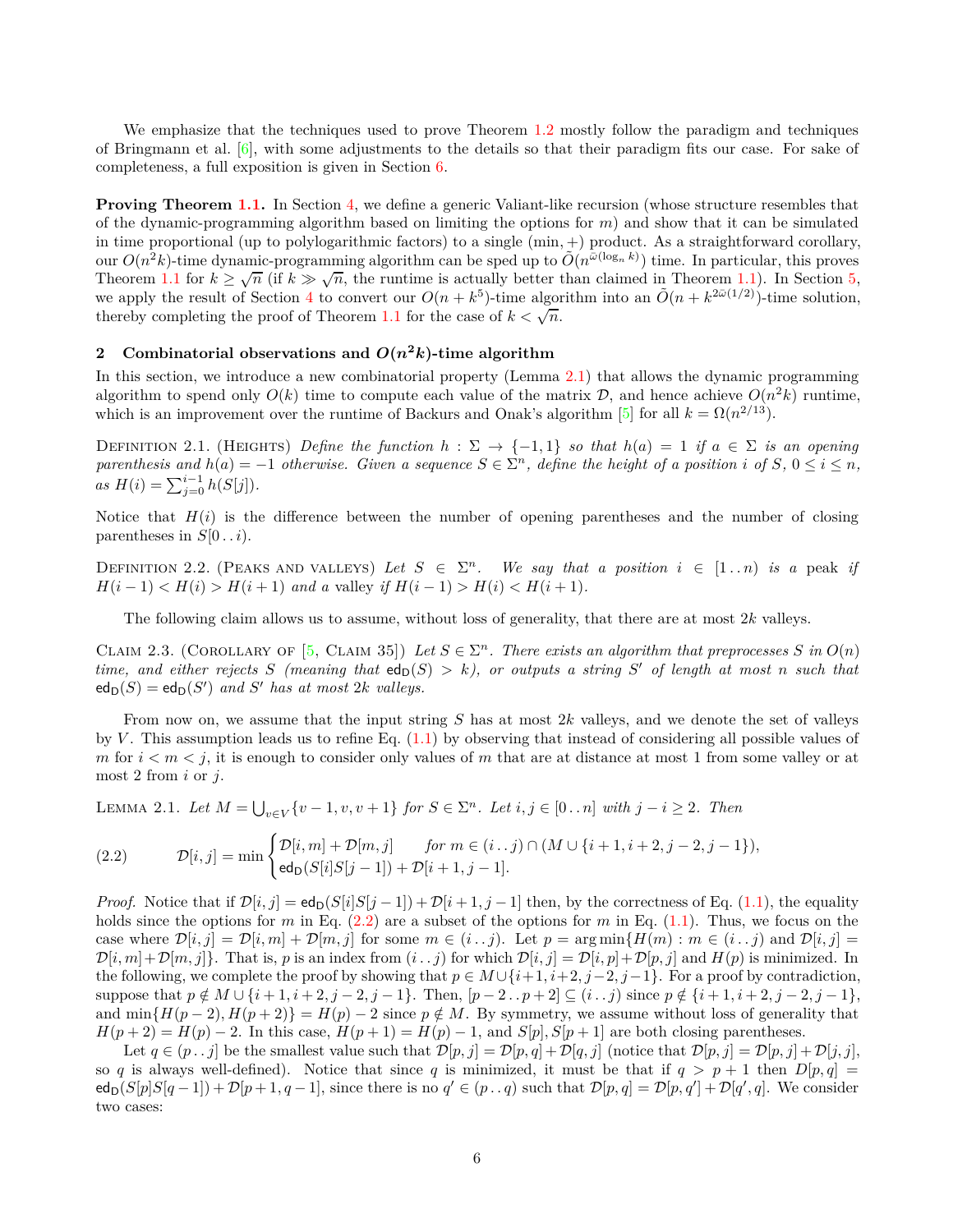**Case 1:**  $q \leq p+2$ . In this case,  $\mathcal{D}[i, j] = \mathcal{D}[i, p] + \mathcal{D}[p, q] + \mathcal{D}[q, j] \geq \mathcal{D}[i, q] + \mathcal{D}[q, j]$ . However,  $H(q) < H(p)$ , which contradicts the choice of  $p$  since  $H(p)$  is not minimized.

**Case 2:**  $q > p + 2$ . In this case,  $\mathcal{D}[i, j] = \mathcal{D}[i, p] + \text{ed}_{D}(S[p]S[q-1]) + \mathcal{D}[p+1, q-1] + \mathcal{D}[q, j]$ . Let us define  $r \in (p+1 \ldots q-1]$  as the smallest value such that  $\mathcal{D}[p+1,q-1] = \mathcal{D}[p+1,r] + \mathcal{D}[r,q-1]$ . We consider two subcases:

**Case 2a:**  $r = p + 2$ . Notice that  $ed_D(S[p]S[q-1]) = ed_D(S[p+1]S[q-1])$  since  $S[p]$  and  $S[p+1]$  are closing parentheses. Recall that for  $\ell \in [0..n)$  we have  $\mathcal{D}[\ell, \ell+1] = 1$ . Consequently,

$$
\begin{aligned} \mathcal{D}[i,j] &= \mathcal{D}[i,p] + \mathsf{ed_D}(S[p]S[q-1]) + \mathcal{D}[p+1,p+2] + \mathcal{D}[p+2,q-1] + \mathcal{D}[q,j] \\ &= \mathcal{D}[i,p] + \mathcal{D}[p,p+1] + \mathsf{ed_D}(S[p+1]S[q-1]) + \mathcal{D}[p+2,q-1] + \mathcal{D}[q,j] \\ &\ge \mathcal{D}[i,p+1] + \mathcal{D}[p+1,q] + \mathcal{D}[q,j] \\ &\ge \mathcal{D}[i,p+1] + \mathcal{D}[p+1,j] \\ &\ge \mathcal{D}[i,j]. \end{aligned}
$$

Thus,  $\mathcal{D}[i, j] = \mathcal{D}[i, p+1] + \mathcal{D}[p+1, j]$ . However,  $H(p+1) < H(p)$ , which contradicts the choice of p since  $H(p)$ is not minimized.

**Case 2b:**  $r > p+2$ . Notice that  $ed_p(S[p]S[p+1]) \leq ed_p(S[p+1]S[r-1])$  since  $S[p]$  and  $S[p+1]$  are closing parentheses. Moreover, if  $S[q-1]$  is a closing parenthesis, then  $ed_D(S[r-1]S[q-1]) \leq 1 = ed_D(S[p]S[q-1])$ . Otherwise,  $S[q-1]$  is an opening parenthesis and  $ed_D(S[r-1]S[q-1]) \leq 2 = ed_D(S[p]S[q-1])$ . Notice that for  $\ell \in [0 \dots n-1)$  we have  $\mathcal{D}[\ell, \ell+2] = \mathsf{ed}_{\mathsf{D}}(S[\ell]S[\ell+1])$ . Consequently,

$$
\begin{aligned} \mathcal{D}[i,j] &= \mathcal{D}[i,p] + \mathsf{ed}_{\mathsf{D}}(S[p]S[q-1]) + \mathsf{ed}_{\mathsf{D}}(S[p+1]S[r-1]) + \mathcal{D}[p+2,r-1] + \mathcal{D}[r,q-1] + \mathcal{D}[q,j] \\ &\ge \mathcal{D}[i,p] + \mathsf{ed}_{\mathsf{D}}(S[p]S[p+1]) + \mathcal{D}[p+2,r-1] + \mathsf{ed}_{\mathsf{D}}(S[r-1]S[q-1]) + \mathcal{D}[r,q-1] + \mathcal{D}[q,j] \\ &\ge \mathcal{D}[i,p] + \mathcal{D}[p,p+2] + \mathcal{D}[p+2,r-1] + \mathcal{D}[r-1,q] + \mathcal{D}[q,j] \\ &\ge \mathcal{D}[i,p+2] + \mathcal{D}[p+2,j] \\ &\ge \mathcal{D}[i,j]. \end{aligned}
$$

Thus,  $\mathcal{D}[i, j] = \mathcal{D}[i, p+2] + \mathcal{D}[p+2, j]$ . However,  $H(p+2) < H(p)$ , which contradicts the choice of *p* since  $H(p)$  is not minimized. is not minimized.

By Lemma [2.1](#page-5-1) it is straightforward to prove the following corollary.

COROLLARY 2.1. *There exists an algorithm for k-Dyck edit distance with*  $O(n^2k)$  *running time.* 

# <span id="page-6-0"></span>**3**  $O(n + k^5)$ -time algorithm

In this section, we further refine the dynamic programming approach to achieve an  $O(n + k<sup>5</sup>)$ -time algorithm. To do so, the algorithm carefully selects a subset of  $O(k^4)$  entries of the matrix  $D$  based on Lemma [2.1,](#page-5-1) and the remaining entries are computed using a much faster method based on the approach developed by Landau–Vishkin for computing the threshold edit distance [\[16,](#page-19-6) [15\]](#page-19-5).

<span id="page-6-1"></span>**3.1 Definitions and combinatorial observations.** We use the following simple fact that is an extension of [\[5,](#page-18-5) Fact 36].

FACT 3.1. For  $0 \leq i \leq j \leq n$ , if  $\mathcal{D}[i,j] \leq k$ , then  $H(m) \geq \max\{H(i),H(j)\}-2k$  holds for every  $m \in [i..j]$ . In  $particular, |H(i) - H(j)| \leq 2k.$ 

DEFINITION 3.1. (TRAPEZOID) For  $0 \le a < b \le c < d \le n$ , we say that  $(a, b, c, d)$  is a trapezoid if the following properties hold: (1)  $H(a) = H(d)$ , (2)  $b - a = H(b) - H(a) = H(c) - H(d) = d - c$  (this value is called the height *of the trapezoid), and (3) for all*  $m \in [b \dots c]$ *, we have*  $H(m) \ge H(b) = H(c)$ *. See Fig. [1b.](#page-2-1)* 

Notice that all the characters in  $S[a \cdot b]$  are opening parentheses and all the characters in  $S[c \cdot d]$  are closing parentheses, respectively.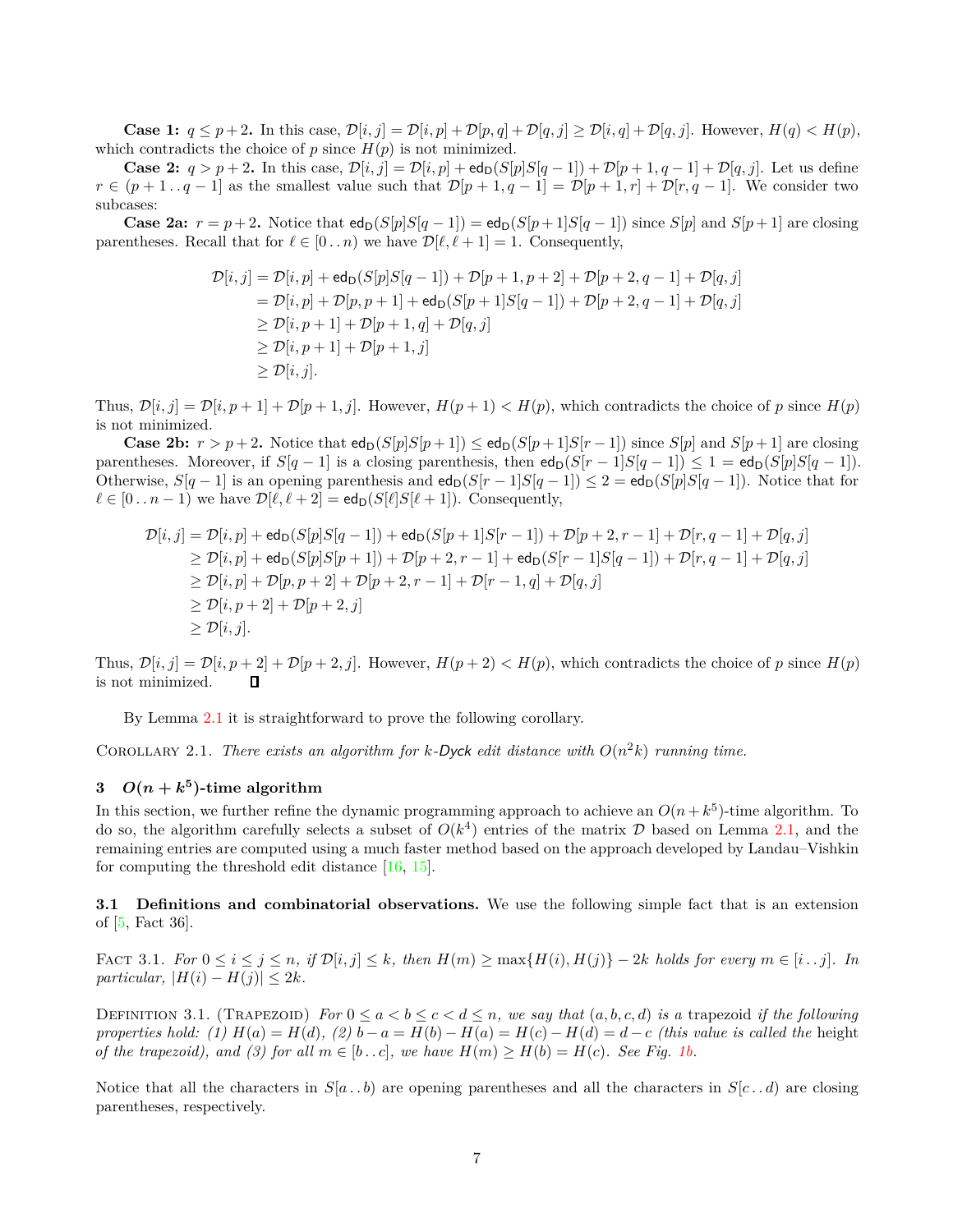Definition 3.2. (Tall and maximal trapezoid) *A trapezoid* (*a, b, c, d*) *is* maximal *if it cannot be* extended to a different trapezoid  $(a',b',c',d')$  with  $a' \le a, b' \ge b, c' \le c$ , and  $d' \ge d$ . A trapezoid is tall if its height is at *least* 2*k.*

<span id="page-7-0"></span>FACT 3.2. If  $(a, b, c, d)$  and  $(a', b', c', d')$  are distinct maximal trapezoids, then  $[a \tcdot b] \cup [c \tcdot d]$  and  $[a' \tcdot b') \cup [c' \tcdot d']$ *are disjoint.*

*Proof.* Suppose that these sets contain a common position *i*. By symmetry, assume without loss of generality that  $i \in [a \dots b)$ , which means that  $S[i]$  is an opening parenthesis and  $i \in [a' \dots b')$ . Let  $j \in (c \dots d]$  with  $i + j = a + d$ , and so  $H(i) = H(j)$ . Moreover, since  $(a, b, c, d)$  is a trapezoid, for  $m \in (i \cdot j)$  we have  $H(m) > H(i)$ . Symmetrically, define  $j' \in (c' \cdot d']$  so that  $i + j' = a' + d'$ . Thus,  $H(i) = H(j')$  and for  $m \in (i \cdot j')$  we have  $H(m) > H(i)$ . This proves that  $j = j'$  and that  $(a, b, c, d)$  and  $(a', b', c', d')$  both extend  $(i, i + 1, j - 1, j)$ . Finally, we note that  $a' \ge a$  (otherwise  $(a-1,b,c,d+1)$ ) is a trapezoid),  $a' \le a$  (otherwise  $(a'-1,b',c',d'+1)$ ) is a trapezoid),  $b' \le b$ (otherwise  $(a, b + 1, c + 1, d)$  is a trapezoid), and  $b' \ge b$  (otherwise  $(a', b' + 1, c' - 1, d')$  is a trapezoid). Hence,  $(a, b, c, d) = (a', b', c', d')$  holds as claimed. Л

<span id="page-7-1"></span>We process tall maximal trapezoids using a fast method based on  $[16, 15]$  $[16, 15]$ . The remaining positions are grouped into clusters, and processed using Lemma [2.1.](#page-5-1) Formally,

DEFINITION 3.3. (CLUSTER) *Consider a cycle with vertices*  $[0 \tildot n]$  *and edges*  $\{(i, i+1) : i \in [0 \tildot n] \cup \{(n, 0)\}$ *. For each tall maximal trapezoid*  $(a, b, c, d)$ *, delete edges*  $(i, i+1)$  *for*  $i \in [a \dots b) ∪ [c \dots d]$ *, delete vertices*  $(a \dots b) ∪ (c \dots d)$ *, and add edges* (*a, d*) *and* (*b, c*)*. The connected components of the resulting graph are called* clusters*. We say that a cluster C contains all positions*  $S[p]$  *such that*  $(p, p + 1)$  *is an edge of C. See Fig.* 2*a.* 

<span id="page-7-3"></span>LEMMA 3.1. If the input string S has at most  $2k$  valleys and  $\mathcal{D}[0,n] \leq k$ , then the number of maximal trapezoids is  $O(k)$  and the total number of positions in the clusters is  $O(k^2)$ .

*Proof.* Consider a maximal trapezoid  $(i, i', j', j)$ . First, note that  $i \in V \cup \{0\}$  or  $j \in V \cup \{n\}$  because  $(i-1, i', j', j+1)$ is not a trapezoid. Moreover, by Fact [3.2,](#page-7-0) there is no other maximal trapezoid  $(a, b, c, d)$  with  $a = i$  or  $d = j$ . Hence, there are at most 2 maximal trapezoids associated with each  $v \in V$ , and another maximal trapezoid associated with each extreme position (0 and  $n - 1$ ). Thus, number of maximal trapezoids is bounded by  $4k + 2$ .

We now show that all positions in clusters, except for  $O(k)$  of those positions, belong to some maximal trapezoid. Consider an opening parenthesis  $S[p]$ . If there is a position  $r \in [p \dots n]$  such that  $H(r) = H(p)$ , then choose the leftmost such position. In this case,  $S[r-1]$  is a closing parenthesis and  $(p, p+1, r-1, r)$  forms a trapezoid, which can be extended to a maximal trapezoid. Thus, an opening parenthesis *S*[*p*] does not belong to any maximal trapezoid only if  $H(p) < H(r)$  for all  $r \in [p \nvert n]$ . The number of such positions does not exceed  $H(n)$  − min<sub>*p*∈[0*.*.*n*]  $H(p)$ , since each height between min<sub>*p*∈[0*.*.*n*]  $H(p)$  and  $H(n)$  can contribute at most once. By</sub></sub> Fact [3.1,](#page-6-1)  $H(n) - \min_{p \in [0..n]} H(p) \leq 2k$ . Thus, the number of such positions is at most 2k. Similarly, there are at most 2*k* closing parentheses that do not belong to any maximal trapezoid.

Finally, we note that if a maximal trapezoid is not tall, then it contains at most 4*k* positions. Since the number of maximal trapezoids is  $O(k)$ , this means that maximal trapezoid that are not tall contain at most  $O(k^2)$ positions in total. Overall, we conclude that the total number of positions in the clusters is  $O(k^2)$  as desired.  $\Box$ 

DEFINITION 3.4. (PARENT RELATION ON CLUSTERS AND TRAPEZOIDS) Let  $T = (a, b, c, d)$  be a tall maximal *trapezoid and let*  $C$  *be a cluster.* We say that  $C$  *is the parent of*  $T$  *if*  $a, d \in C$ *, and that*  $T$  *is the parent of*  $C$  *if*  $b, c \in C$ *. See Fig.* 2*b.* 

<span id="page-7-2"></span>The following lemma shows that clusters and trapezoids naturally define a tree structure.

LEMMA 3.2. If  $\mathcal{D}[0,n] \leq k$ , then the parent relation on clusters and tall maximal trapezoids defines a rooted tree *whose root is the cluster containing both* 0 *and n. We denote this tree by*  $\mathcal{T}$ *.* 

*Moreover, there exists an algorithm for constructing tree*  $\mathcal{T}$  *in*  $O(n)$  *time.* 

*Proof.* For a tall maximal trapezoid  $T = (a, b, c, d)$ , the graph *G* of Definition [3.3](#page-7-1) does not contain any edge connecting  $[b \cdot c]$  with  $[0 \cdot a] \cup [d \cdot n]$ . Consequently, the cluster C whose parent is T satisfies min  $C = b$  and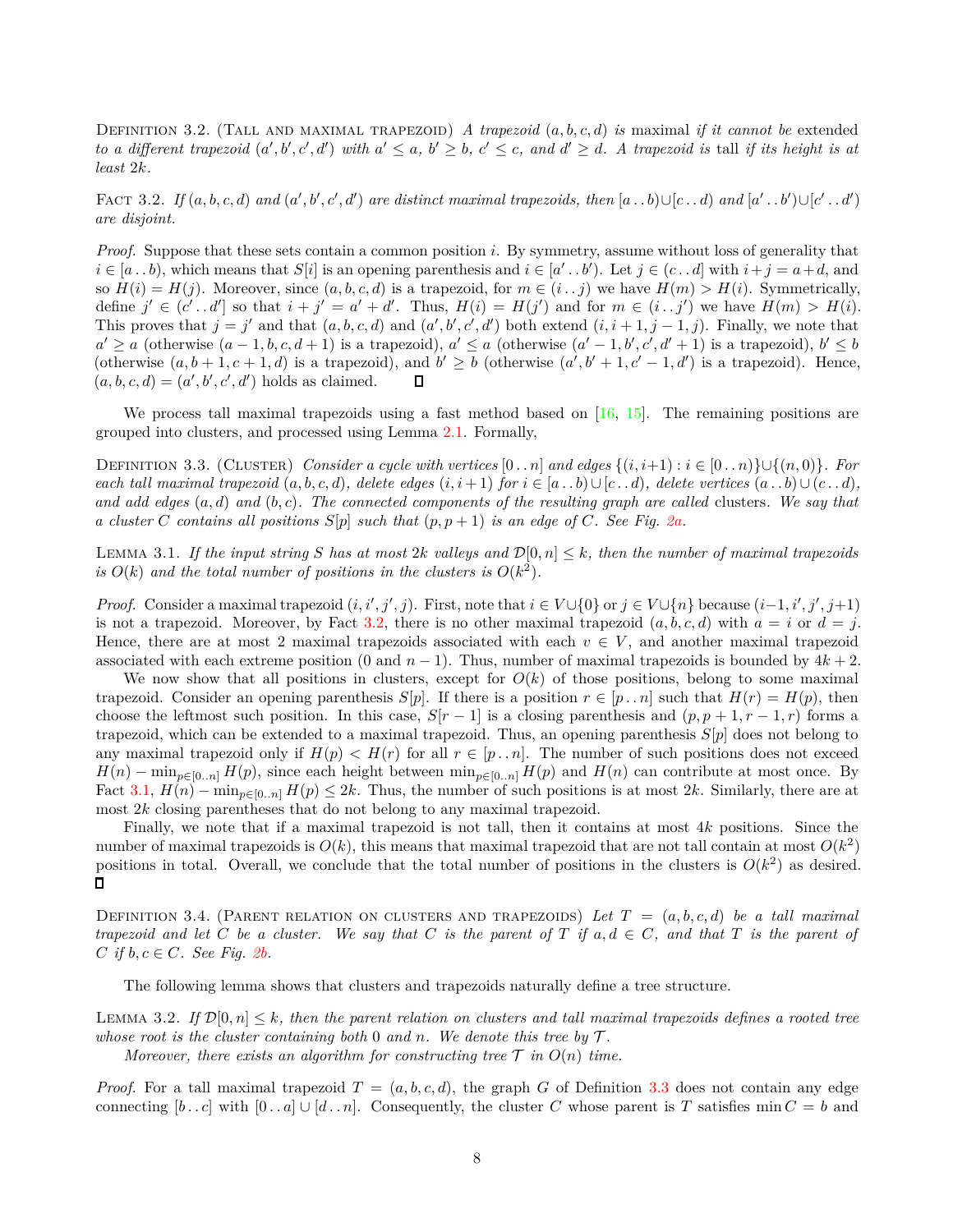$\max C = c$ . At the same time, the parent *C*' of *T* satisfies  $\min C' \le a < b$  and  $\max C' \ge d > c$ . We conclude that the parent relation is acyclic.

It remains to prove that every cluster *C* (except for the one containing 0*, n*) has exactly one parent. Consider an edge (max  $C$ , max  $C+1$ ) *not* present in  $G$ . Since max  $C \in G$ , this edge must have been deleted while processing a tall maximal trapezoid  $T = (a, b, c, d)$  such that max  $C \in \{a, c\}$ . If max  $C = a$ , then  $(a, d)$  is an edge of *G*, so  $d \in C$  and max  $C \leq d < a = \max C$ , a contradiction. Consequently, we must have max  $C = c$ , which means that *T* is the parent of *C*. This trapezoid is unique due to Fact [3.2.](#page-7-0)

We now show an algorithm that builds  $\mathcal T$  in  $O(n)$  time. First, for each opening parenthesis  $S[p]$ , we compute the value  $B(p) = \min\{r \in (p \dots n] : H(p) = H(r)\}\$ , assuming  $\min \emptyset = \infty$ . For this, it suffices to scan *S* from left to right in linear time. Now, observe that  $(a, b, c, d)$  is a trapezoid if and only if  $i + B(i) = a + d = b + c$  for all  $i \in [a, b]$ . In particular, maximal trapezoids correspond to maximal segments  $S[a, b]$  of opening parentheses such that  $i + B(i)$  is fixed for all  $i \in [a \tcdot b]$ . This allows constructing all maximal trapezoids in  $O(n)$  time. Out of these trapezoids, we filter tall trapezoids (for which the height is at least 2*k*).

We now show how to compute the clusters. Let *G* be a graph on nodes  $[0 \tcdot n]$  that contains edges  $(i, i+1)$  for each  $i \in [0..n)$  and an edge  $(n,0)$  (i.e., *G* is a cycle on  $[0..n]$ ). Next, for each tall maximal trapezoid  $(i, i', j', j)$ , modify *G* as specified in Definition [3.3.](#page-7-1) By Fact [3.2,](#page-7-0) no vertex or edge is deleted twice. Finally, traverse the graph and mark each vertex with an identifier of its connected component (cluster). Thus, constructing all the clusters costs  $O(n)$  time in total.

It remains to build the tree  $\mathcal T$ . For this, each tall maximal trapezoid  $T = (a, b, c, d)$  is connected to its child (the cluster containing *b* and *c*) and its parent (the cluster containing *a* and *d*). Overall, the algorithm costs  $O(n)$ time.  $\Box$ 

Notice that every trapezoid in  $\mathcal T$  has a cluster parent, and at most 1 child, which must be a cluster. Moreover, every cluster in  $\mathcal T$  has an arbitrary number of trapezoid children, and at most 1 trapezoid parent (the root of  $\mathcal T$ is a cluster and has no parent).

<span id="page-8-0"></span>Claim 3.5. *Consider a trapezoid* (*a, a* + 2*k, d* − 2*k, d*) *and indices i* ≤ *j such that* D[*i, j*] ≤ *k. If one of the indices i, j belongs* to  $(a + 2k \cdot d - 2k)$ *, then the other belongs to*  $(a \cdot d)$ *.* 

*Proof.* By symmetry, we assume without loss of generality that  $i \in (a + 2k \dots d - 2k)$ . Then,  $H(i) > H(d - 2k) = H(d) + 2k$  and, by Fact 3.1,  $d \notin [i \dots j]$ , i.e.,  $j \in (a \dots d)$ . *H*(*d*) + 2*k* and, by Fact [3.1,](#page-6-1)  $d \notin [i \cdot j]$ , i.e.,  $j \in (a \cdot d)$ .

**3.2 The Algorithm.** Our main algorithm constructs  $\mathcal T$  and then performs a post-order traversal of  $\mathcal T$ , with distinct procedures for processing nodes representing clusters and trapezoids.

**Processing clusters.** When the algorithm processes a cluster *C* with *r* children  $T_q = (a_q, b_q, c_q, d_q)$  for  $q \in [1, r]$ , the algorithm is given the values min $\{\mathcal{D}[i,j], k+1\}$  for all  $i, j \in [a_q \dots a_q + 2k] \cup [d_q - 2k \dots d_q]$  and  $q \in [1 \dots r]$ . If *C* has a parent  $T = (a, b, c, d)$ , then the outcome of processing *C* consists of the values min $\{\mathcal{D}[i, j], k + 1\}$  for *i, j* ∈ [*b* − 2*k*..*b*] ∪ [*c*..*c* + 2*k*]. See Fig. [2c.](#page-3-0) If *C* is the root of *T*, then  $0, n \in C$  by Lemma [3.2](#page-7-2) and the output is  $\mathcal{D}[0,n]$ . Denote

<span id="page-8-1"></span>
$$
E(C) := C \cup \left( \bigcup_{q=1}^r [a_q \dots a_q + 2k] \cup [d_q - 2k \dots d_q] \right) \cup ([b - 2k \dots b] \cup [c \dots c + 2k]),
$$

where the last term is included only if *C* is not the root of  $\mathcal T$ . Notice that  $E(C)$  is the set of positions that are relevant for processing *C*. Let  $M(C) = M \cap E(C)$ , where *M* is defined as in Lemma [2.1.](#page-5-1) The following lemma is a simplification of Lemma [2.1,](#page-5-1) confined to values in *E*(*C*) which are not given as input to cluster processing.

*LEMMA* 3.3. *Let*  $(i, j)$  ∈  $E(C)^2 \setminus \bigcup_{q=1}^{r} [a_q \tcdot \tcdot d_q]^2$ . *If*  $j \geq i + 2$  *and*  $\mathcal{D}[i, j] \leq k$ *, then* 

$$
(3.3) \qquad \mathcal{D}[i,j] = \min\begin{cases} \mathcal{D}[i,m] + \mathcal{D}[m,j] & \text{for } m \in (i\mathinner{\ldotp\ldotp} j) \cap (M(C) \cup \{i+1,i+2,j-2,j-1\}), \\ \text{ed}_{\mathsf{D}}(S[i]S[j-1]) + \mathcal{D}[i+1,j-1] & \text{if } i+1,j-1 \in E(C). \end{cases}
$$

*Proof.* If  $\mathcal{D}[i,j] = \mathcal{D}[i+1,j-1] + \mathsf{ed}_{\mathsf{D}}(S[i]S[j-1]) \leq k$ , then observe that  $i+1,j-1 \in E(C)$  unless *i* + 1 ∈  $(a_q + 2k \tildot d_q - 2k)$  or  $j - 1 \tildot (a_q + 2k \tildot d_q - 2k)$  for some  $q \tildot [1 \tildot r]$ . By Claim [3.5](#page-8-0) applied to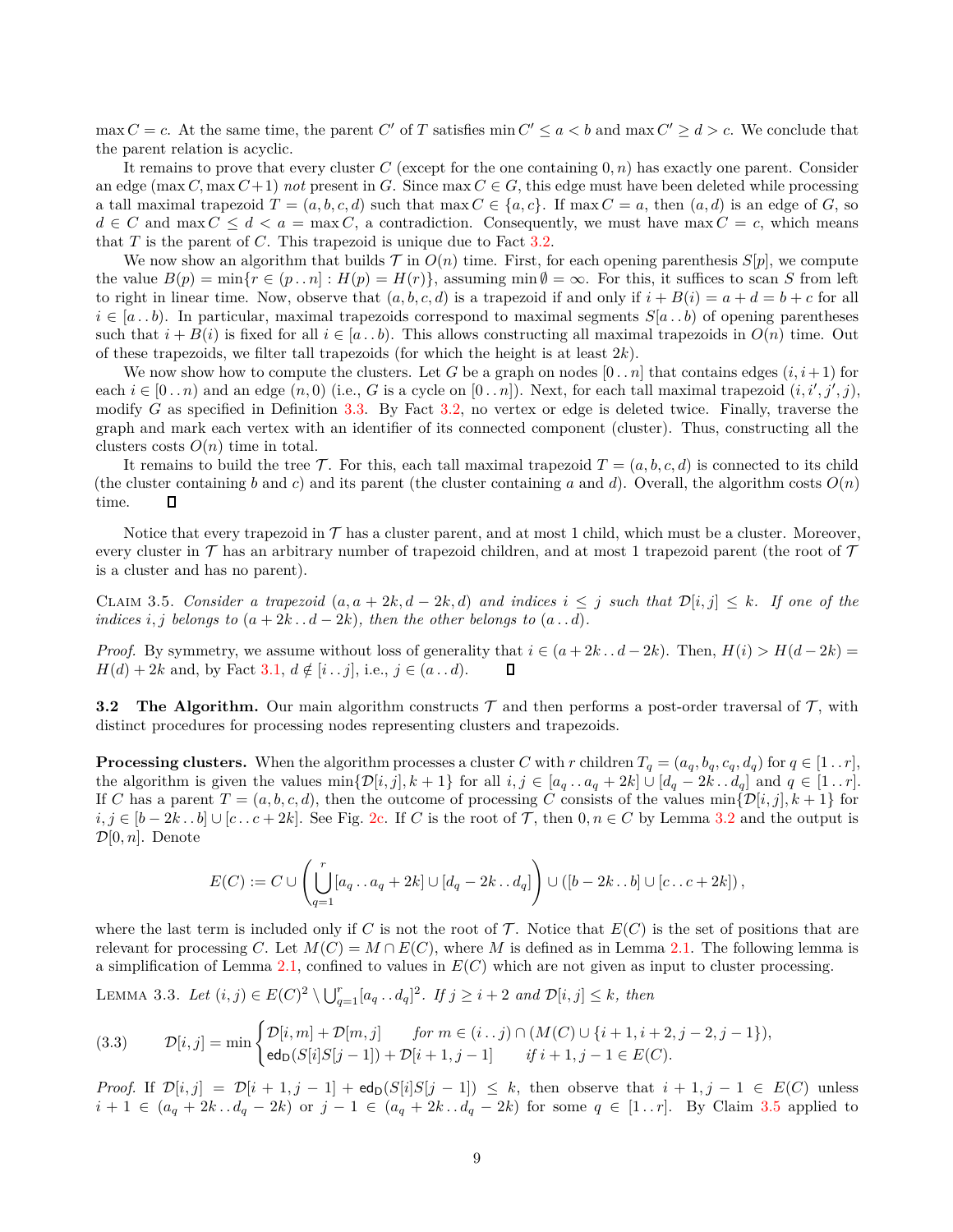$(a_q, a_q + 2k, d_q - 2k, d_q)$ , the assumption  $\mathcal{D}[i, j] \leq k$  implies  $\mathcal{D}[i + 1, j - 1] \leq k$  and so  $i + 1, j - 1 \in (a_q \dots d_q)$ , i.e.,  $i, j \in [a_q \dots d_q]$ . However,  $(i, j) \notin [a_q \dots d_q]^2$ , and so we obtain a contradiction.

Thus, by Lemma [2.1,](#page-5-1) we focus on the case where  $\mathcal{D}[i, j] = \mathcal{D}[i, m] + \mathcal{D}[m, j]$  for some  $m \in (i \cdot j) \cap (M \cup \{i + j\})$ 1*, i* + 2*, j* − 2*, j* − 1}). Assume by contradiction that  $m \notin M(C)$ , and so  $m \in (a_q + 2k \dots d_q - 2k)$  for some  $q \in [1 \dots r]$ . By Claim [3.5](#page-8-0) applied to  $(a_q, a_q + 2k, d_q - 2k, d_q)$ , the assumption  $\mathcal{D}[i,m] + \mathcal{D}[m,j] \leq k$  implies  $i, j \in (a_q \dots d_q)$ .<br>However,  $(i, j) \notin [a_q \dots d_q]^2$ , and so we obtain a contradiction.  $\Box$ However,  $(i, j) \notin [a_q \dots a_q]^2$ , and so we obtain a contradiction.

By Lemma [3.3,](#page-8-1) the values  $\min\{\mathcal{D}[i,j], k+1\}$  for all  $i, j \in E(C)$  with  $i \leq j$  can be computed in  $O(|E(C)|^2(1+|M(C)|))$  time. Notice that  $|E(C)| \leq |C| + (4k+2)(q+1)$ . Moreover, by Lemma [3.1,](#page-7-3) the sum of the number of children for all clusters is  $O(k)$ , and so  $\sum_{C} |E(C)| = O(k^2)$ . Furthermore,  $|M(C) \setminus C| = O(q+1)$ (because, for each trapezoid  $(a, b, c, d)$ , only  $a, a+1, d-1, d$  may belong to *M*) and  $\sum_{c} |M(c) \cap C| \le |M| = O(k)$ as the clusters do not intersect, so  $\sum_{C} |M(C)| = \sum_{C} |M(C) \setminus C| + \sum_{C} |M(C) \cap C| = O(k)$ . Consequently, the total time required to process all clusters is  $O((k^2)^2 \cdot (1+k)) = O(k^5)$ .

**Processing trapezoids.** When we process a tall maximal trapezoid  $T = (a, b, c, d)$ , we are given values  $\min\{\mathcal{D}[i,j], k+1\}$  for all  $i, j \in [b-2k, b] \cup [c, c+2k]$ , and the output consists of the values  $\min\{\mathcal{D}[i,j], k+1\}$ for  $i, j \in [a \dots a + 2k] \cup [d - 2k \dots d]$ . See Fig. [2d.](#page-3-0)

Note that for  $i, j \in [a \tcdot b]$ , we have  $\mathcal{D}[i, j] = [(j - i)/2]$  because  $S[i \tcdot j]$  consists of opening parentheses only. Symmetrically,  $\mathcal{D}[i, j] = [(j - i)/2]$  for  $i, j \in [c \dots d]$ . We therefore only need to compute entries  $\mathcal{D}[i, j]$  such that  $i \in [a \ldots a + 2k]$  and  $j \in [d - 2k \ldots d]$ . Consider a square submatrix  $\mathcal{D}[a \ldots b, c \ldots d]$  of  $\mathcal{D}$  (see Section [3.2\)](#page-10-0). We start by showing that the values in the submatrix follow a simpler recursion:

CLAIM 3.6. For all 
$$
(i, j) \in [a \cdot d]^2 \setminus [b - 2k \cdot c + 2k]^2
$$
,  $i \leq j$ , such that  $\mathcal{D}[i, j] \leq k$ ,

<span id="page-9-1"></span>
$$
\mathcal{D}[i,j] = \min\{\mathcal{D}[i+2,j]+1,\mathcal{D}[i+1,j]+1,\mathcal{D}[i+1,j-1] + \mathsf{ed_D}(S[i]S[j-1]),\mathcal{D}[i,j+1]+1,\mathcal{D}[i,j+2]+1\}.
$$

*Proof.* Note that  $\mathcal{D}[i, i + 2] = \mathcal{D}[i, i + 1] = \mathcal{D}[j - 1, j] = \mathcal{D}[j - 2, j] = 1$ , since for each computation all the parentheses that matter are of the same orientation. Hence, it suffices to prove that if  $\mathcal{D}[i, j] = \mathcal{D}[i, m] + \mathcal{D}[m, j]$ then, without loss of generality,  $m \in \{i+1, i+2, j-2, j-1\}$ , since, for example, if  $m = i + 1$  then  $\mathcal{D}[i, j] = \mathcal{D}[i, i+1] + \mathcal{D}[i+1, j] = 1 + \mathcal{D}[i+1, j]$ . By Lemma [2.1,](#page-5-1) the only other possibility is that  $m \in M$ and, since  $(a \cdot d) \cap V \subseteq (b \cdot c)$ , this implies that  $m \in [b \cdot c]$ . However,  $\mathcal{D}[i,m] \leq k$  would then contradict Claim [3.5](#page-8-0) for a trapezoid  $(b - 2k - 1, b - 1, c + 1, c + 2k + 1)$ .

By Fact [3.1,](#page-6-1) for all  $i \in [a \tcdot a + 2k]$  and  $j \in [d-2k \tcdot d]$  such that  $\mathcal{D}[i, j] \leq k$ , we have  $i + j = b + c + \delta$ , where  $\delta \in [-2k..2k]$ . Let us denote  $\delta_+ := \max(0,\delta)$  and  $\delta_- := \min(0,\delta)$ . For a fixed  $\delta \in [-2k..2k]$ , we call the set of entries  $(i, j)$  such that  $i \in [a \ldots a + 2k]$ ,  $j \in [d - 2k \ldots d]$ , and  $i + j = b + c + \delta$  the diagonal  $\delta$ . Let us show that the values  $\mathcal{D}[i, j]$  are monotone along each diagonal:

<span id="page-9-0"></span>CLAIM 3.7. For all  $(i, j) \in [a \dots d]^2 \setminus [b - 2k \dots c + 2k]^2$  such that  $\mathcal{D}[i, j] \leq k$ , we have  $\mathcal{D}[i, j] \geq \mathcal{D}[i + 1, j - 1]$ .

*Proof.* Let  $q \in (i..j]$  be the smallest value such that  $\mathcal{D}[i,j] = \mathcal{D}[i,q] + \mathcal{D}[q,j]$ . We consider four cases:

- 1.  $q = j$ . In this case,  $\mathcal{D}[i, j] = ed_{\mathcal{D}}(S[i]S[j-1]) + \mathcal{D}[i+1, j-1] \ge \mathcal{D}[i+1, j-1]$ .
- 2.  $q = j 1$ . In this case,  $\mathcal{D}[i, j] = \text{ed}_{D}(S[i]S[j 2]) + \mathcal{D}[i + 1, j 2] + \mathcal{D}[j 1, j] \ge \mathcal{D}[i + 1, j]$  $j - 2$ | +  $\mathcal{D}[j - 2, j - 1]$  ≥  $\mathcal{D}[i + 1, j - 1]$ .
- 3.  $q = i + 1$ . Let  $r \in [q, j)$  be the largest value such that  $\mathcal{D}[q, j] = \mathcal{D}[q, r] + \mathcal{D}[r, j]$ . We consider two subcases:
	- (a)  $r = j 1$ . In this case,  $\mathcal{D}[i, j] = \mathcal{D}[i, i + 1] + \mathcal{D}[i + 1, j 1] + \mathcal{D}[j 1, j] \ge \mathcal{D}[i + 1, j 1]$ .
	- (b)  $r < j 1$ . In this case,  $\mathcal{D}[i, j] = \mathcal{D}[i, i + 1] + \mathcal{D}[i + 1, r] + \mathsf{ed}_{\mathsf{D}}(S[r]S[j 1]) + \mathcal{D}[r + 1, j 1] \geq$  $\mathcal{D}[i+1,r] + \mathcal{D}[r,r+1] + \mathcal{D}[r+1,j-1] > \mathcal{D}[i,j].$
- 4.  $i+1 < q < j-1$ . Again, let  $r \in [q, j)$  be the largest value such that  $\mathcal{D}[q, j] = \mathcal{D}[q, r] + \mathcal{D}[r, j]$ . We consider two subcases:
	- $p(i)$   $r = j 1$ . In this case,  $\mathcal{D}[i, j] = ed_D(S[i]S[q 1]) + \mathcal{D}[i + 1, q 1] + \mathcal{D}[q, j 1] + \mathcal{D}[j 1, j] \geq$  $\mathcal{D}[i+1, q-1] + \mathcal{D}[q-1, q] + \mathcal{D}[q, j-1] \geq \mathcal{D}[i+1, j-1].$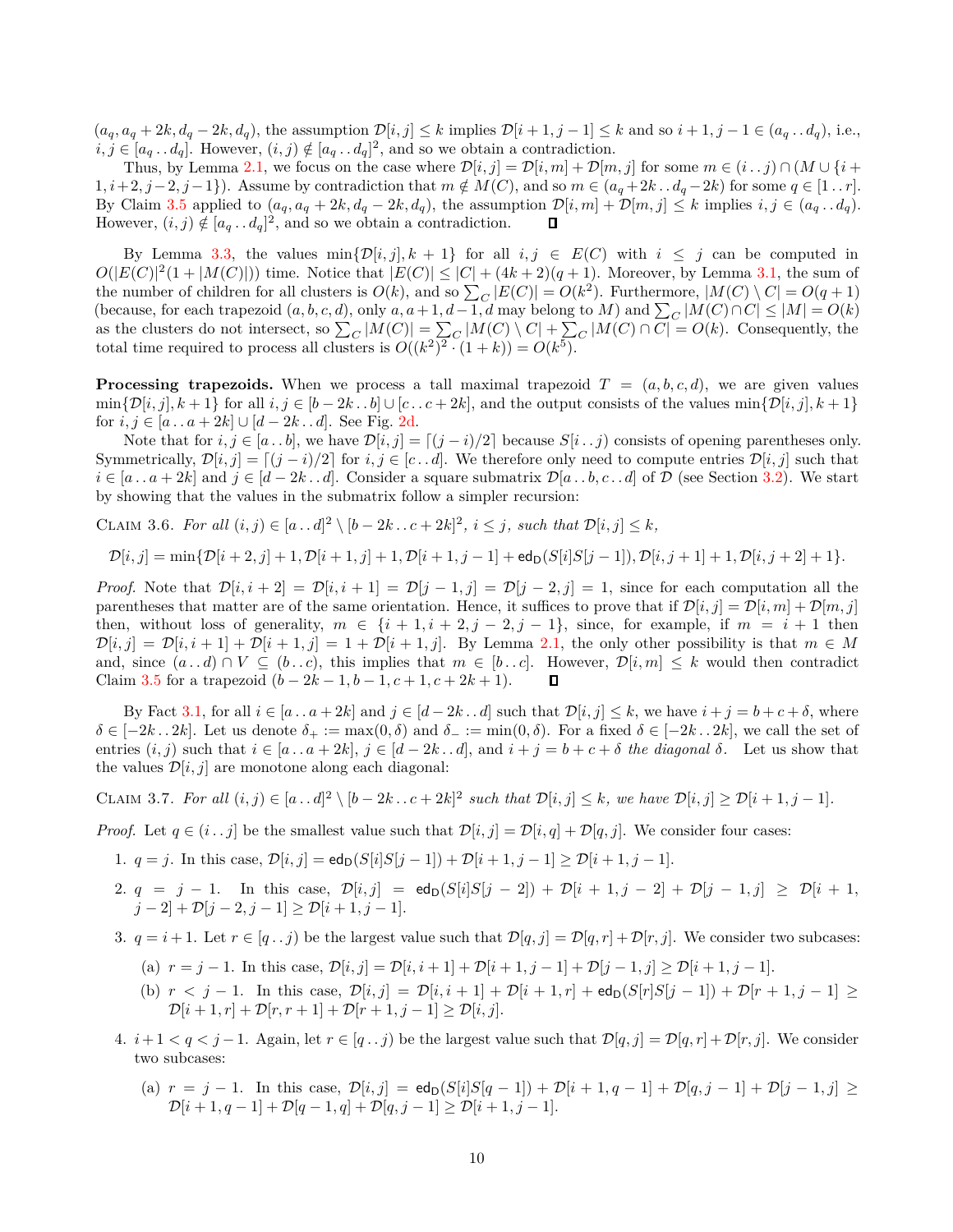<span id="page-10-0"></span>

Figure 3: The submatrix of D corresponding to a tall maximal trapezoid  $T = (a, b, c, d)$ . Green squares correspond to the values  $\mathcal{D}[i,j]$  with  $i, j \in [a \dots b]$  and  $i, j \in [c \dots d]$ , for which the values are known. Except for the green squares, only the values in the red square, yellow diagonals, and the blue square can be smaller or equal to *k*. The processing of *T* must compute the values in the blue square given the values in the red square.

(b)  $r < j-1$ . In this case,  $\mathcal{D}[i, j] = ed_D(S[i]S[q-1]) + \mathcal{D}[i+1, q-1] + \mathcal{D}[q, r] + ed_D(S[r]S[j-1]) + \mathcal{D}[r+1, j-1]$  $1] \geq \mathcal{D}[i+1,q-1] + \mathsf{ed_D}(S[q-1]S[r]) + \mathcal{D}[q,r] + \mathcal{D}[r+1,j-1] \geq \mathcal{D}[i+1,q-1] + \mathcal{D}[q-1,r+1] + \mathcal{D}[r+1,j-1] \geq 0$  $\mathcal{D}[i+1,j-1]$ , where  $ed_D(S[i]S[q-1]) + ed_D(S[r]S[j-1]) \geq 1 \geq ed_D(S[q-1]S[r])$  follows from the fact that  $S[q-1]$  is an opening parenthesis or  $S[r]$  is a closing parenthesis (otherwise, we would have *q, r* ∈ (*b*..*c*), which contradicts  $\mathcal{D}[i, q] \leq k$  and  $\mathcal{D}[r, j] \leq k$  by Claim [3.5](#page-8-0) applied to (*b*−2*k, b, c, c* + 2*k*)).

For the diagonal *δ* and values *v* ∈ [0 *. . k*], we shall compute values *Lv*[*δ*] = max{*j* ∈ [*c*+ 2*k*+*δ*<sup>−</sup> *. . d*−2*k*+*δ*+] :  $\mathcal{D}[b+c+\delta-j, j] \leq v$ , assuming max  $\emptyset = -\infty$ . From the resulting tables  $L_v[\delta]$ , we can determine min $(\mathcal{D}[i, j], k+1)$ for all  $i, j \in [a \dots a+2k] \cup [d-2k \dots d]$  in  $O(k^2)$  time. To compute the values  $L_v[\delta]$ , we rely on the fact that, after  $O(n)$ time preprocessing, the longest common prefix of any two substrings of  $\overline{SS}$  can be computed in  $O(1)$ -time [8].<sup>[4](#page-10-1)</sup> Specifically, we use an adaptation of the Landau–Vishkin method [\[16,](#page-19-6) [15\]](#page-19-5) generalizing a similar subroutine present in [\[5\]](#page-18-5). Our procedure is implemented as Algorithm [3.1,](#page-10-2) which assumes that  $L_v[s] = -\infty$  for all out-of-bounds and uninitialized entries.

<span id="page-10-2"></span>ALGORITHM 3.1. Processing trapezoids.

1: **for**  $v := 0$  to  $k$  **do** 

2: **for**  $\delta := -2v$  to 2*v* **do**<br>3:  $L'_v[\delta] := \min(d-2k)$ 

3:  $L'_v[\delta] := \min(d-2k+\delta_+,\max(L_{v-1}[\delta-2]+2,L_{v-1}[\delta-1]+2,L_{v-1}[\delta]+1,L_{v-1}[\delta+1],L_{v-1}[\delta+2])$ **if**  $\mathcal{D}[b - 2k + \delta_+, c + 2k + \delta_-\}$  ≤ *v* **then**  $L'_v[\delta] := \max(L'_v[\delta], c + 2k + \delta_-\)$ 5:  $L_v[\delta] := L'_v[\delta] + \text{lcp}(\overline{S[a \cdot b + c + \delta - L'_v[\delta])}, S[L'_v[\delta] \cdot d))$ 

<span id="page-10-3"></span>LEMMA 3.4. For all  $(i, j) \in ([a \dots b] \times [c \dots d]) \setminus ([b - 2k \dots b] \times [c \dots c + 2k])$  and  $v \in [0 \dots k]$ , we have  $\mathcal{D}[i, j] \le v$  if *and only if the value*  $L_v[(i + j) - (b + c)]$  *computed by Algorithm [3.1](#page-10-2) is at least j.* 

<span id="page-10-1"></span><sup>&</sup>lt;sup>4</sup>Here,  $\overline{S}$  denotes the reverse complement of *S*, obtained by reversing *S* and flipping the orientation of every parenthesis.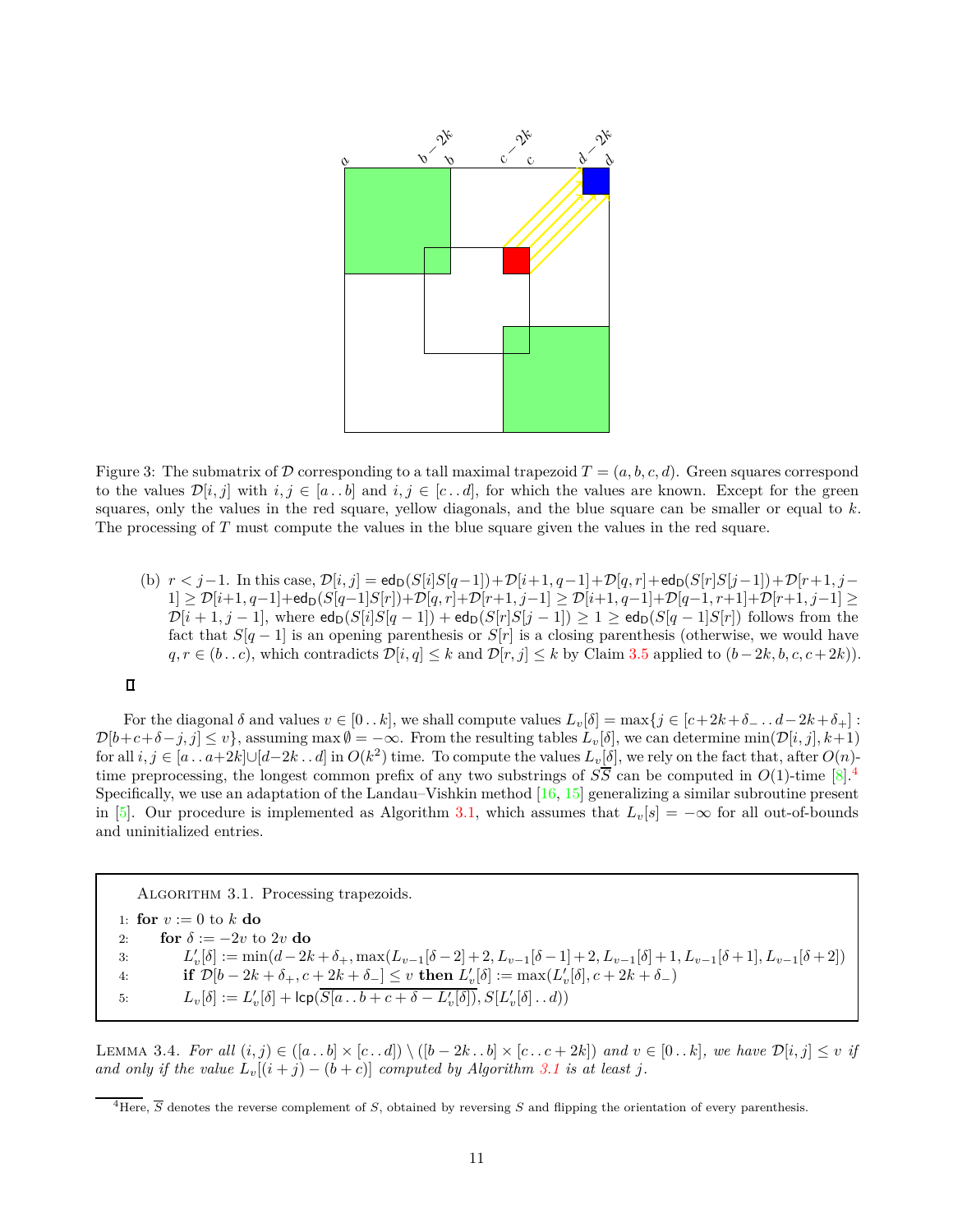*Proof.* First, let us prove that  $\mathcal{D}[i, j] \leq v$  implies  $L_v[\delta] \geq j$ , where  $\delta = (i + j) - (b + c)$ . We proceed by induction on v. Let  $S[i..i') = \overline{S[j'..j]}$  be the longest common prefix of  $S[i..b-2k+\delta_+)$  and  $\overline{S[c+2k+\delta_-\cdot,j]}$ . We shall prove  $L'_v[\delta] \geq j'$ , where  $\delta = (i + j) - (b + c)$ , by considering six cases:

• If  $j' = c + 2k + \delta_-$  and  $i' = b - 2k + \delta_+$ , then  $\mathcal{D}[i', j'] \le v$  by Claim [3.7.](#page-9-0) Hence,  $L'_v[\delta] \ge c + 2k + \delta_- = j'.$ 

Otherwise, by Claim [3.6,](#page-9-1) it suffices to consider one of the remaining five cases:

- If  $\mathcal{D}[i', j'] = \mathcal{D}[i', j' 2] + 1$ , then the inductive assumption yields  $L'_v[\delta] \ge L_{v-1}[\delta 2] + 2 \ge (j' 2) + 2 = j'$ .
- If  $\mathcal{D}[i',j'] = \mathcal{D}[i',j'-1]+1$ , then the inductive assumption yields  $L'_v[\delta] \ge L_{v-1}[\delta-1]+1 \ge (j'-1)+1 = j'$ .
- If  $\mathcal{D}[i',j'] = \mathcal{D}[i'+1,j'-1] + 1$ , then the inductive assumption yields  $L'_v[\delta] \ge L_{v-1}[\delta] + 1 \ge (j'-1) + 1 = j'$ .
- If  $\mathcal{D}[i', j'] = \mathcal{D}[i' + 1, j'] + 1$ , then the inductive assumption yields  $L'_v[\delta] \ge L_{v-1}[\delta + 1] \ge j'$ .
- If  $\mathcal{D}[i', j'] = \mathcal{D}[i' + 2, j'] + 1$ , then the inductive assumption yields  $L'_v[\delta] \ge L_{v-1}[\delta + 2] \ge j'$ .

In all cases  $L_v[\delta] \ge j$  follows from  $L'_v[\delta] \ge j'$  due to  $\textsf{lcp}(\overline{S[a \dots i')}, S[j' \dots d)) \ge j - j'$ .

The converse implication is also proved by induction on *v*. Let  $\delta = (i+j)-(b+c)$ ,  $j' = L'_v[\delta]$  and  $i' = i+j-j'$ . By Claim [3.7,](#page-9-0) we can assume  $j = L_v[\delta]$  without loss of generality. Moreover, since  $\overline{S[i\mathinner{.\,.} i']} = S[j' \mathinner{.\,.} j)$ , we have  $\mathcal{D}[i,j] \leq \mathcal{D}[i',j']$ . Hence, it suffices to prove  $\mathcal{D}[i',j'] \leq v$ . For this, we consider six cases:

- If  $j' = c + 2k + \delta_-,$  then the algorithm explicitly checked  $\mathcal{D}[i', j'] \leq v$  while setting  $j'$ .
- If  $j' = L_{v-1}[\delta 2] + 2$ , then  $\mathcal{D}[i', j'] \le \mathcal{D}[i', j' 2] + 1 \le (v 1) + 1 = v$  by the inductive assumption.
- If  $j' = L_{v-1}[\delta 1] + 1$ , then  $\mathcal{D}[i', j'] \le \mathcal{D}[i', j' 1] + 1 \le (v 1) + 1 = v$  by the inductive assumption.
- If  $j' = L_{v-1}[\delta] + 1$ , then  $\mathcal{D}[i', j'] \le \mathcal{D}[i' 1, j' 1] + 1 \le (v 1) + 1 = v$  by the inductive assumption.
- If  $j' = L_{v-1}[\delta + 1]$ , then  $\mathcal{D}[i', j'] \le \mathcal{D}[i' + 1, j'] + 1 \le (v 1) + 1 = v$  by the inductive assumption.
- If  $j' = L_{v-1}[\delta + 2]$ , then  $\mathcal{D}[i', j'] \le \mathcal{D}[i' + 2, j'] + 1 \le (v 1) + 1 = v$  by the inductive assumption.

Lemma [3.4](#page-10-3) shows correctness of Algorithm [3.1.](#page-10-2) From the description of Algorithm [3.1](#page-10-2) it follows that the tables  $L_v[\delta]$  and hence the entries min $(\mathcal{D}[i,j], k+1)$  for all  $i, j \in [a \dots a+2k] \cup [d-2k \dots d]$  can be computed in  $O(k^2)$  time.

THEOREM 3.1. *Given a sequence S* of parentheses of length *n*,  $\min\{\text{ed}_D(S), k+1\}$  *can be computed in*  $O(n+k^5)$ *time.*

*Proof.* We start with an  $O(n)$ -time preprocessing *S* according to Claim [2.3.](#page-5-3) After this preprocessing, we can assume that *S* contains at most 2*k* valleys. Next, we apply Lemma [3.2](#page-7-2) to build a tree of clusters and trapezoids in  $O(n)$  time, and then we start the main phase of the algorithm. The total time used to process the clusters is  $O(k^5)$ . The total time used to process the tall maximal trapezoids is  $O(n + k \cdot k^2) = O(n + k^3)$ . The theorem follows.

# <span id="page-11-0"></span>**4 Valiant-like Recursion**

In this section, we describe how to speed up a dynamic-programming procedure that constructs the matrix  $A[0 \dots n, 0 \dots n]$  so that, for some non-empty  $M \subseteq [0 \dots n]$ :

- <span id="page-11-1"></span>(1) each entry  $A[i, j]$  can be computed in  $O(1)$  time given  $(O(1)$ -time access to) the remaining entries  $A[i', j']$ with  $i \leq i' \leq j' \leq j$  and the value  $\min\{A[i, m] + A[m, j] : m \in (i \dots j) \cap M\},$
- <span id="page-11-2"></span>(2) for every  $m \in M$ , subsequent entries  $A[i, m]$  and subsequent entries  $A[m, j]$  differ by at most 1.

 $\Box$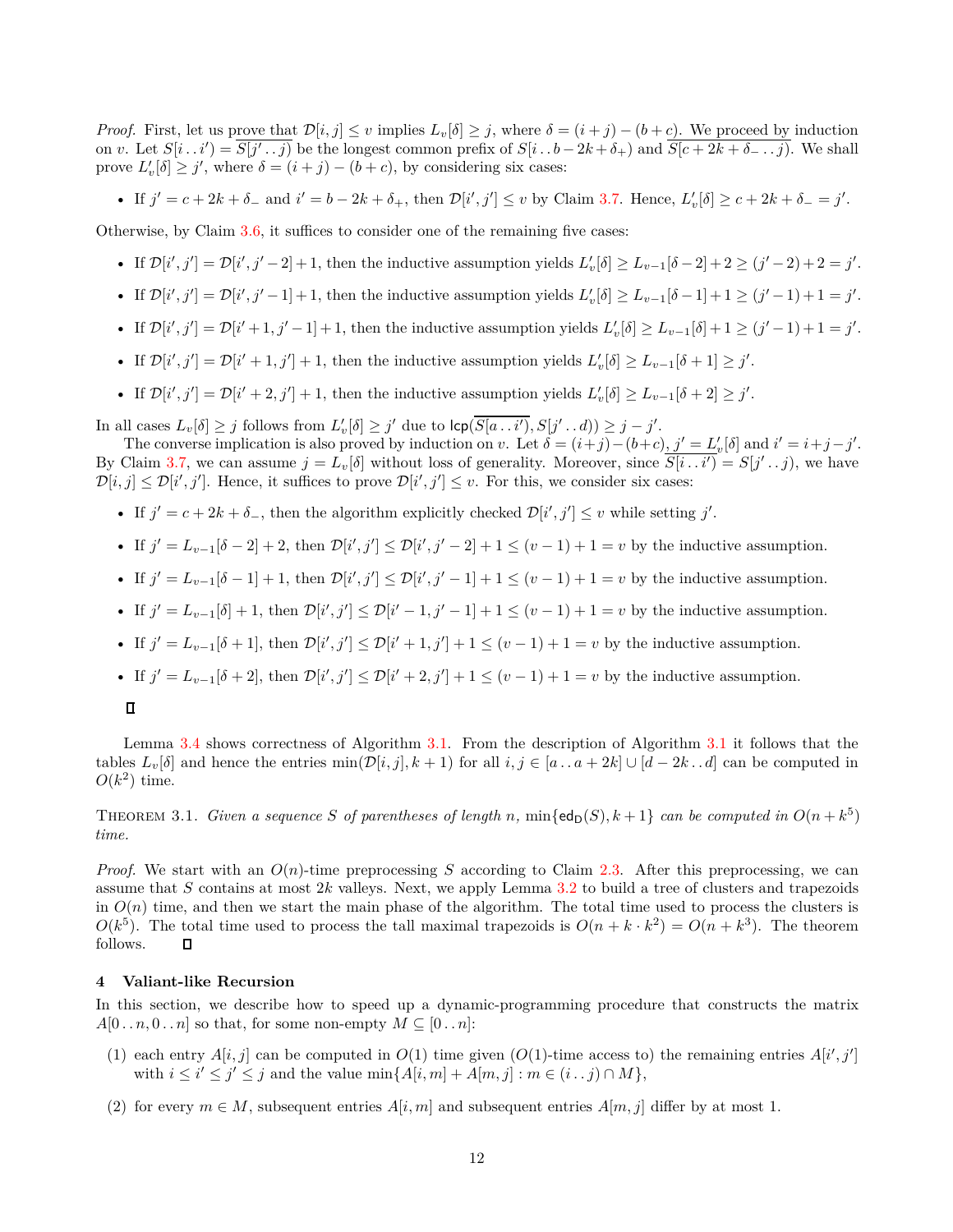Our procedure is an adaptation of Valiant's approach [\[25\]](#page-19-8) to generalize computing a transitive closure by allowing a non-transitive operation. The description of our adaptation follows a more recent perspective of Valiant's recursion scheme as described by Okhotin [\[20\]](#page-19-9).

The scheme recursively halves the domain [0 *. . n*], which yields a hierarchy of decompositions. We call intervals comprising the *d*th decomposition *level-d intervals* so that [0 *. . n*] is the unique level-0 interval and a level-*d* interval is partitioned into two disjoint level- $(d+1)$  intervals.

The computation of  $A[0..n,0..n]$  is based on two recursive procedures that utilize an auxiliary array  $P[0..n,0..n]$ . Their definitions below are adapted to our setting.

compute(*I*): given a level-*d* interval *I*, compute the entries  $A[i, j]$  for  $i, j \in I$  with  $i \leq j$ .

complete(*I, J*): given two level-*d* intervals *I, J* (with *I* to the left of *J*), compute the entries  $A[i, j]$  for  $i \in I$ and  $j \in J$ , assuming that:

- the remaining entries  $A[i, j]$  with min  $I \leq i \leq j \leq \max J$  have already been computed,
- **–** *P* currently stores values *P*[*i, j*] = min{*A*[*i, m*] + *A*[*m, j*] : *m* ∈ *M* ∩ (max *I . .* min *J*)} for each *i* ∈ *I* and *j* ∈ *J*.

The following procedure is the workhorse of the algorithm, allowing speed-ups through fast matrix multiplication.

update(*I, K, J*): given three distinct level-*d* intervals  $I, K, J$ , set  $P[i, j] := min(P[i, j], min\{A[i, m] + A[m, j]$ :  $m \in K \cap M$ }) for  $i \in I$  and  $j \in J$ , assuming that all entries  $A[i, m]$  and  $A[m, j]$  with  $i \in I$ ,  $j \in J$ , and  $m \in K$ have already been computed.

In the original hierarchical decomposition, each level-*d* interval of length at least 2 is partitioned into two equal halves, whereas intervals of length 1 form the recursion base case. Since our goal is to make the algorithm more efficient when  $|M|$  is much smaller than *n*, we need to control both |*I*| and  $|I \cap M|$  for the intervals *I* in the decompositions. Moreover, we do not need to partition intervals *I* with  $|I \cap M| = O(1)$ . To facilitate these goals, we define the *weight* of an interval  $I \subseteq [0..n]$  as

$$
w(I) := |I \cap M| + \frac{|I \setminus M| \cdot |M|}{n}
$$

Note that the weight of *I* is the sum of the singleton intervals constituting it. We also denote  $W = w([0..n])$ ; note that  $|M| \leq W \leq 2|M|$ . For  $0 \leq d \leq \lfloor \log_2 W \rfloor$ , we define a level-*d* decomposition of  $[0 \tcdot n]$  into disjoint intervals. The only level-0 interval is  $[0 \tcdot n]$ . For  $0 \leq d < |\log_2 W|$ , each level-*d* interval *I* is decomposed into two level- $(d + 1)$  intervals  $I_{\ell}$  and  $I_r$  (the left and right subinterval) so that  $w(I_{\ell})$  and  $w(I_r)$  are as balanced as possible. Since the weight of a singleton does not exceed 1, we can achieve  $w(I_{\ell}), w(I_r) \leq \frac{1}{2}(w(I) + 1)$ . A simple induction shows that, for every level-*d* interval *I*, we have  $w(I) \leq 2^{-d}(W-1) + 1$ . Consequently,  $w(I) \leq 2^{1-d}W$ ,  $|I \cap M| \leq w(I) \leq 2^{2-d}|M|$ , and  $|I| \leq \frac{n}{|M|}w(I) \leq 2^{2-d}n$ .

 $\Delta$  LEMMA 4.1. *The* update *function for level-d intervals,*  $2 \le d \le \lfloor \log_2 W \rfloor$ , costs  $O((2^{-d}n)^{\bar{\omega}})$  *time, where*  $\bar{\omega}$  *is the exponent of Theorem [1.2](#page-4-2) for*  $\alpha = \log_n |M|$ *.* 

*Proof.* This operation can be implemented via a min-plus product of a  $|I| \times |K \cap M|$  matrix, storing  $A[i, m]$  for *i* ∈ *I* and *m* ∈ *K* ∩ *M*, with a  $|K \cap M| \times |J|$  matrix, storing  $A[m, j]$  for  $m \in K \cap M$  and  $j \in J$ . The first matrix is 1-column-BD, and the second matrix is 1-row-BD, so Theorem [1.2](#page-4-2) can be applied to compute the product. Note that  $|I|, |J| \leq 2^{2-d}n$  and  $|K \cap M| \leq 2^{2-d}|M| \leq (2^{2-d}n)^{\log_n |M|}$ . Consequently, the product can be computed in  $O((2^{2-d}n)^{\bar{\omega}})$  time.

LEMMA 4.2. *The* complete *function for level-d intervals*,  $1 \le d \le \lfloor \log_2 W \rfloor$ , costs  $O((2^{-d}n)^{\bar{\omega}})$  *time, where*  $\bar{\omega}$  *is the exponent of Theorem [1.2](#page-4-2) for*  $\alpha = \log_n |M|$ *.* 

*Proof.* If  $d = \lfloor \log_2 W \rfloor$ , then the naive implementation costs  $O(|I| \cdot |J| \cdot |M \cap (I \cup J)|) = O((2^{-d}n)^2)$  time because  $|M \cap (I \cup J)| = O(1)$ . Otherwise, we proceed recursively based on the decompositions  $I = I_{\ell} \cup I_r$ ,  $J = J_{\ell} \cup J_r$ into level- $(d+1)$  intervals: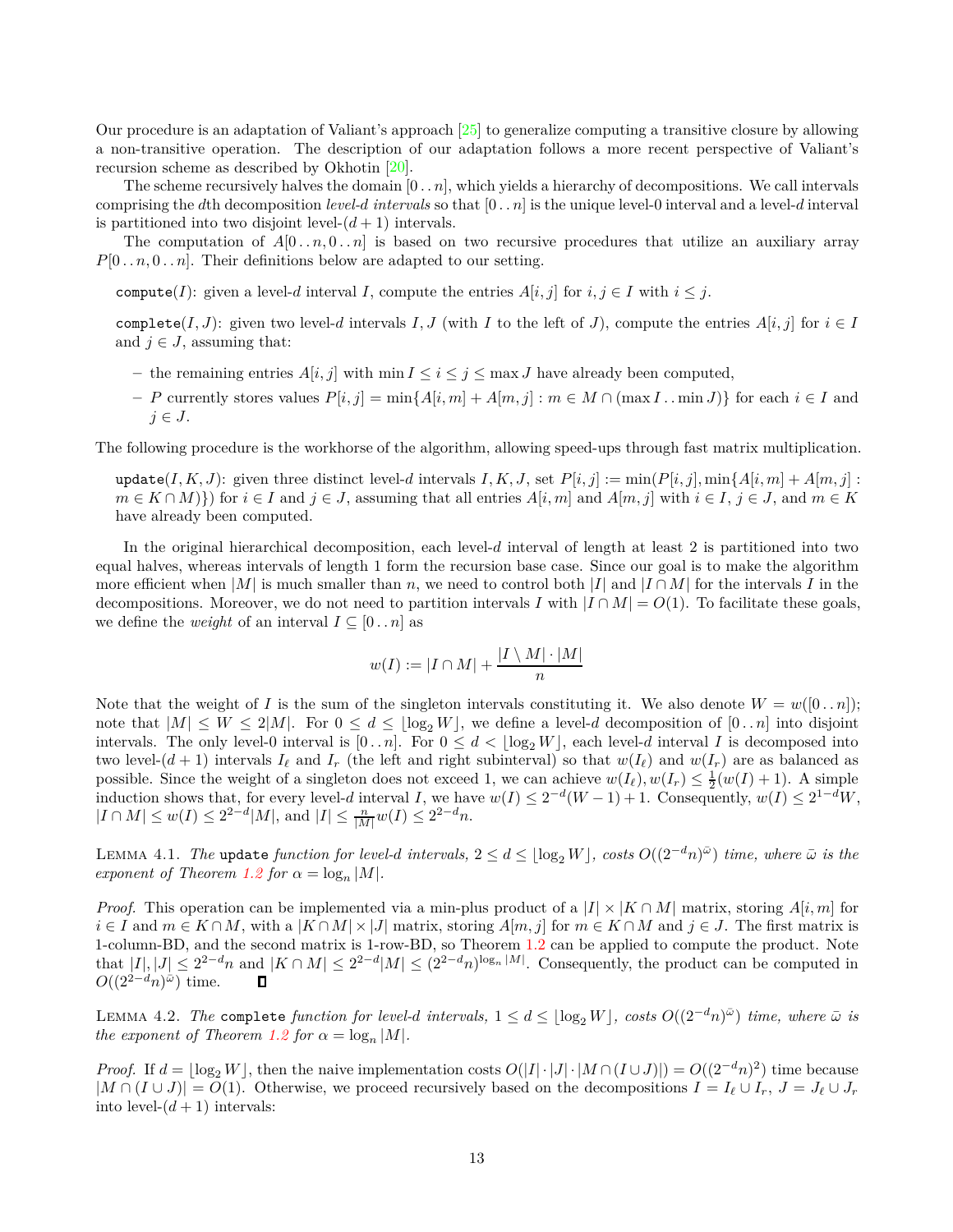- 1. complete $(I_r, J_\ell)$ ,
- 2. update $(I_{\ell}, I_r, J_{\ell}),$
- 3. complete $(I_{\ell}, J_{\ell})$ ,
- 4. update $(I_r, J_\ell, J_r)$ ,
- 5. complete $(I_r, J_r)$ ,
- 6. update $(I_{\ell}, I_r, J_r)$ ,
- 7. update $(I_{\ell}, J_{\ell}, J_r)$ ,
- 8. complete $(I_{\ell}, J_r)$ .

This sequence of steps is at the heart of Valiant's recursion  $[25, 20]$  $[25, 20]$  $[25, 20]$ , and it is easy to check that the pre-conditions for each application of complete and update are satisfied. Since  $I \times J = (I_r \times J_\ell) \cup (I_\ell \times J_r) \cup (I_\ell \times J_r) \cup (I_\ell \times J_r)$ the post-conditions of the four applications of complete guarantees that the resulting entries  $A[i, j]$  for  $i \in I$  and  $j \in J$  are determined correctly. As for the running time, it suffices to observe that there are four applications of update and four recursive applications of complete, all on level- $(d + 1)$  intervals. Since  $\bar{\omega} > 2$ , the runtime is  $O((2^{-d}n)^{\bar{\omega}}).$ П

<span id="page-13-1"></span>LEMMA 4.3. *The* compute *function for a level-d interval*,  $0 \le d \le \lfloor \log_2 W \rfloor$ , costs  $O((2^{-d}n)^{\bar{\omega}})$  *time, where*  $\bar{\omega}$  *is the exponent of Theorem [1.2](#page-4-2) for*  $\alpha = \log_n |M|$ *.* 

*Proof.* If  $d = \lfloor \log_2 W \rfloor$ , then the naive implementation costs  $O(|I| \cdot |I| \cdot |M \cap I|) = O((2^{-d}n)^2)$  time because  $|M \cap I| = O(1)$ . Otherwise, we proceed recursively based on the decomposition  $I = I_{\ell} \cup I_r$  into level- $(d+1)$ intervals:

- 1. compute $(I_\ell)$
- 2. compute $(I_r)$
- 3. complete $(I_{\ell}, I_r)$

Again, it is easy to see that the pre-condition for complete is satisfied. Since each  $(i, j) \in I^2$  with  $i \leq j$  belongs to  $I^2_\ell \cup I^2_r \cup (I_\ell \times I_r)$ , the post-conditions of the two applications of compute and the one application of complete guarantee that all entries  $A[i, j]$  with  $(i, j) \in I^2$  and  $i \leq j$  are computed correctly. As for the running time, it suffices to observe that there is one application of update and two recursive applications of complete, all on level- $(d+1)$  intervals. Since  $\bar{\omega} > 1$ , the runtime is  $O((2^{-d}n)^{\bar{\omega}})$ .

<span id="page-13-2"></span>In particular, Lemma [4.3](#page-13-1) applied to the initial recursive call compute( $[0..n]$ ) yields the following.

COROLLARY 4.1. *The values*  $A[i, j]$  *for*  $0 \le i \le j \le n$  *can be computed in*  $\tilde{O}(n^{\bar{\omega}})$  *time, where*  $\bar{\omega}$  *is the exponent of Theorem [1.2](#page-4-2) for*  $\alpha = \log_n |M|$ *.* 

## <span id="page-13-0"></span>**5 Faster Procedure for Clusters**

In this section, we apply Corollary [4.1](#page-13-2) to develop a faster implementation of the subroutine for processing clusters. For this, we shall prove that the dynamic-programming procedure following from Lemma [3.3](#page-8-1) satisfies the two conditions of Valiant recursion. Formally, for a fixed cluster *C*, this procedure operates on an array  $A[E(C), E(C)]$ resulting in  $A[i, j] = \min\{\mathcal{D}[i, j], k+1\}$  for all  $i, j \in E(C)$  with  $j \geq i$ . Inspecting the recursion in Lemma [3.3,](#page-8-1) it is easy to see that this dynamic program satisfies condition [\(1\)](#page-11-1) of Valiant recursion. As for condition [\(2\),](#page-11-2) we need to prove that, for every  $m \in M(C)$ , the subsequent entries  $A[i, m]$  (with  $i \in E(C)$  and  $i \leq m$ ) and  $A[m, j]$  (with  $j \geq m$  and  $j \in E(C)$ ) differ by at most one. By symmetry, we focus without loss of generality on the former case. Let  $A[i, m]$  and  $A[i', m]$  be such subsequent entries with  $i < i' \leq m$ . If  $i' = i + 1$ , then  $|\mathcal{D}[i, m] - \mathcal{D}[i + 1, m]| \leq 1$ because  $S[i \dots m]$  and  $S[i+1 \dots m]$  are at distance 1. Otherwise, we must have  $i = a_q + 2k$  and  $i' = d_q - 2k$  for some  $q \in [1 \tcdot r]$ . If  $\mathcal{D}[i,m] < k$  or  $\mathcal{D}[i',m] < k$ , then Claim [3.5](#page-8-0) applied for a trapezoid  $(a_q+1, a_q+2k-1, d_q-2k-1, d_q-1)$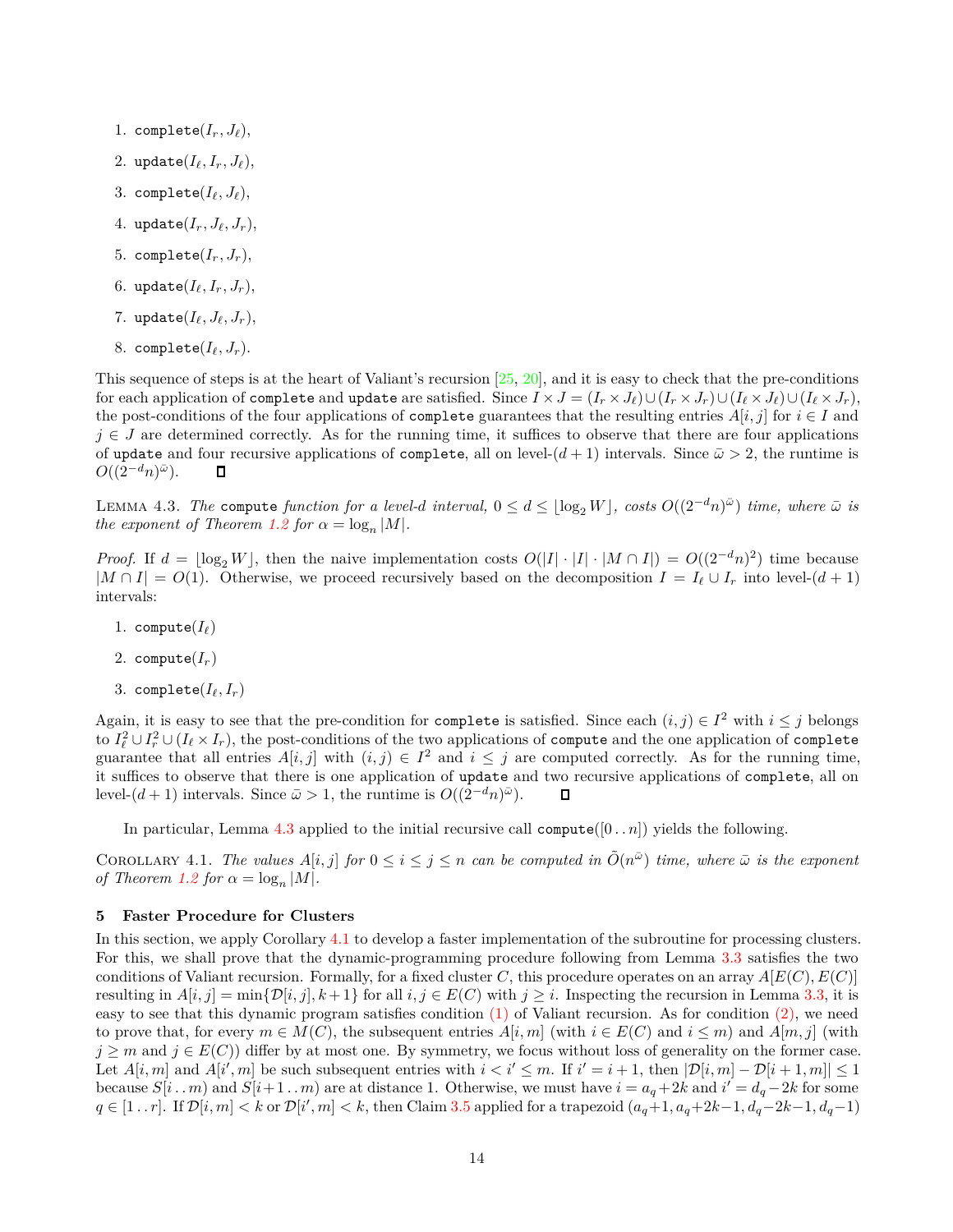implies  $m \in (a_q + 1 \cdot d_q - 1)$ , which contradicts  $m \in M(C)$ . Consequently,  $A[i, m], A[i', m] \in \{k, k + 1\}$ . In both case  $|A[i, m] - A[i', m]| \le 1$  holds as claimed.

Thus, Corollary [4.1](#page-13-2) implies that *C* can be processed in time  $\max\{|E(C)|, |M(C)|^2\}^{\bar{\omega}}$ , where  $\bar{\omega}$  is the exponent of Theorem [1.2](#page-4-2) for  $\alpha = \frac{1}{2}$ . Due to  $\sum_{C} |E(C)| = O(k^2)$  and  $\sum_{C} |M(C)| = O(k)$ , the total cost of processing all clusters is  $\tilde{O}(k^{2\bar{\omega}})$ , which is  $O(k^{4.782036})$  with high probability or  $O(k^{4.853059})$  deterministically. The remaining components of the algorithm from Section [3](#page-6-0) cost  $O(n + k^3)$  time, so this yields Theorem [1.1.](#page-1-2)

### <span id="page-14-0"></span>**6 (min***,* **+)-product of Rectangular Matrices with Partially Bounded Difference**

Bringmann et al. [\[6\]](#page-18-3) designed algorithms for  $(\min, +)$ -product of two square matrices *A* and *B* of size  $n \times n$  for two special cases. In the first case, both input matrices are fully-BD matrices, and the runtime for this case is  $\tilde{O}(n^{2.8244})$  randomized or  $\tilde{O}(n^{2.8603})$  deterministic. In the second case, only one of the input matrices is assumed to be either column-BD or row-BD, and the randomized runtime for the second case is  $\tilde{O}(n^{2.9217})$  time.

In our setting, the two matrices are rectangular, the matrix *A* is column-BD, and the matrix *B* is row-BD. One could extend the solution of Bringmann et al. [\[6\]](#page-18-3) for the second case to work on rectangular matrices. However, in our case, we take advantage of the additional structure of *B* in order to further reduce the runtime. Our algorithm is very similar to the algorithms of Bringmann et al.  $[6]$ , and we follow their structure. We emphasize that our exposition is given here only for the sake of completeness; all the main ideas come from [\[6\]](#page-18-3).

The (first) algorithm of Bringmann et al. [\[6\]](#page-18-3) considers the matrices  $A, B$  and  $C = A \star B$  as composed of blocks of size  $\Delta \times \Delta$ , for some parameter  $\Delta$  which is a small polynomial in *n*, and *n* is an integer multiple of  $\Delta$ . The algorithm considers the right-bottom corner of each block as the *representative of the block*. The intuition is that, due to the bounded difference, the value of any two positions inside the same block differs by  $O(\Delta)$ , and so in order to compute a rough estimation of the output it suffices to consider only the representatives of the blocks.

<span id="page-14-1"></span>Due to the following lemma, in our case where *A* is column-BD and *B* is row-BD, the matrix  $C = A \star B$  is fully-BD.

LEMMA 6.1. Let  $\alpha > 0$ . Let A and B be two integer matrices of sizes  $n \times n^{\alpha}$  and  $n^{\alpha} \times n$ , respectively, such that *A is column-BD and B is row-BD. Then,*  $C := A \star B$  *is fully-BD.* 

*Proof.* Let  $(i, j) \in [n-1] \times [n]$ . By definition,  $C[i, j] = \min_{\ell \in [n^{\alpha}]} \{A[i, \ell] + B[\ell, j]\}$ . By the assumption on *A*, for any  $(i, j) \in [n-1] \times [n^{\alpha}]$  we have  $A[i, j] - 1 \leq A[i + 1, j] \leq A[i, j] + 1$ . Hence,

$$
C[i+1,j] = \min_{\ell \in [n^{\alpha}]} \{ A[i+1,\ell] + B[\ell,j] \} \le \min_{\ell \in [n^{\alpha}]} \{ (A[i,\ell]+1) + B[\ell,j] \}
$$
  
= 
$$
\min_{\ell \in [n^{\alpha}]} \{ A[i,\ell] + B[\ell,j] \} + 1 = C[i,j] + 1.
$$

Similarly,

$$
C[i+1,j] = \min_{\ell \in [n^{\alpha}]} \{ A[i+1,\ell] + B[\ell,j] \} \ge \min_{\ell \in [n^{\alpha}]} \{ (A[i,\ell]-1) + B[\ell,j] \}
$$
  
= 
$$
\min_{\ell \in [n^{\alpha}]} \{ A[i,\ell] + B[\ell,j] \} - 1 = C[i,j] - 1.
$$

Thus,  $|C[i, j] - C[i + 1, j]| \leq 1$ . The proof that  $|C[i, j] - C[i, j + 1]| \leq 1$  is symmetric (based on the assumption on *B*).

The algorithm of Bringmann et al. [\[6\]](#page-18-3) is composed of three phases. We first describe the randomized algorithm, and in Section [6.5](#page-17-0) we describe how to derandomize the algorithm.

**6.1 Phase 1: Finding**  $\tilde{C}$  – an approximation of *C* with  $O(\Delta)$  additive error. Let  $\Delta$  be a positive integer parameter (to be fixed later) and assume that *n* is divisible by ∆ (we can always assume without loss of generality that both *n* and  $\Delta$  are powers of 2). We partition [*n*] into intervals of length  $\Delta$ , that are defined as follows: for each  $1 \leq i' \leq n$  which is divisible by  $\Delta$ , let  $I(i') = \{i \in [n] \mid i' - \Delta < i \leq i'\}$ . For every  $i', j'$ which are divisible by  $\Delta$ , the algorithm first computes  $\tilde{C}[i',j'] = C[i',j']$  exactly (naively) and then, for any  $(i, j) \in I(i') \times I(j')$  the algorithm sets  $\tilde{C}[i, j] \leftarrow C[i', j']$ . We emphasize that the definition of  $\tilde{C}[i', j']$  in our algorithm differs from the definition in  $[6]$ , since in our case *A* is not guaranteed to be row-BD and *B* is not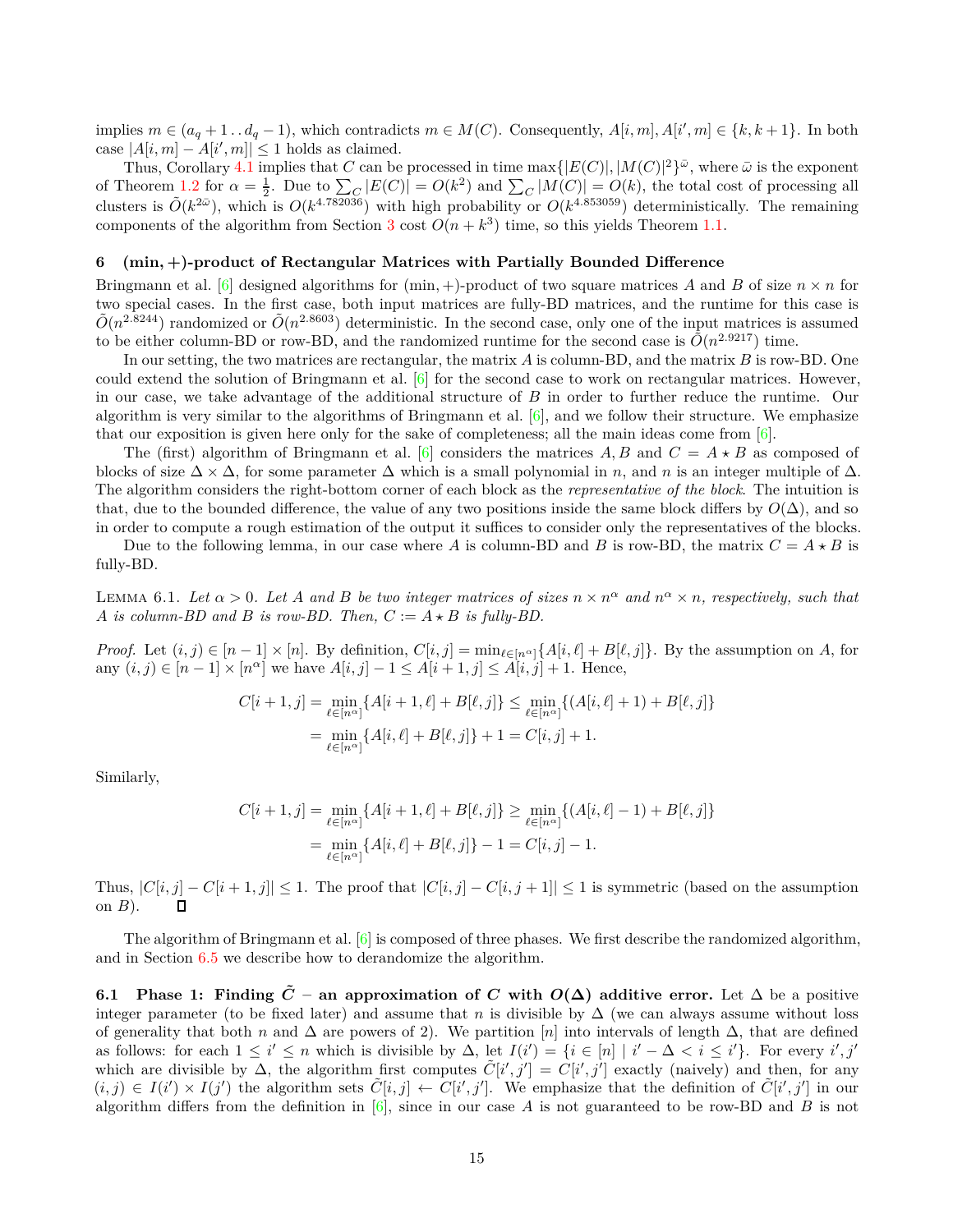guaranteed to be column-BD. Moreover, for pairs *i'*, *j'* which are divisible by  $\Delta$  we define  $\tilde{C}[i',j']$  to be exactly  $C[i', j']$ , while in [\[6\]](#page-18-3),  $\tilde{C}[i', j']$  is an approximation of  $C[i', j']$ . Nevertheless, the following lemma is similar in flavor to  $[6, \text{Lemma } 2.1].$ 

<span id="page-15-2"></span>LEMMA 6.2. For  $i', j'$  which are divisible by  $\Delta$  and  $(i, j) \in I(i') \times I(j')$  we have  $|\tilde{C}[i, j] - C[i, j]| = |C[i', j'] - I(i')|$  $C[i, j]$ | ≤ 2∆.

*Proof.* Notice that  $\tilde{C}[i,j] = C[i',j']$  by definition, so we only need to prove that  $|C[i',j'] - C[i,j]| \leq 2\Delta$ .

Notice that one can move from  $C[i, j]$  to  $C[i', j]$  in  $i' - i < \Delta$  vertical steps. Moreover, one can move further from  $C[i', j]$  to  $C[i', j']$  in  $j' - j < \Delta$  horizontal steps. Thus, one can move from  $C[i, j]$  to  $C[i', j']$  in less than  $2\Delta$ steps. By Lemma  $6.1$  each step increases the difference between  $C[i, j]$  and the current entry by at most 1, hence the claim follows.  $\Box$ 

**Runtime.** Notice that computing  $\tilde{C}[i',j']$  for all  $i',j'$  which are divisible by  $\Delta$  costs  $\tilde{O}((\frac{n}{\Delta})^2 n^{\alpha}) = \tilde{O}(\frac{n^{2+\alpha}}{\Delta^2})$  time. In addition, the process of filling the rest of the matrix  $\tilde{C}$  costs  $O(n^2)$  time. Hence, the total running time of the first phase is  $\tilde{O}(\frac{n^{2+\alpha}}{\Delta^2}+n^2)$  time.

<span id="page-15-0"></span>**6.2 Phase 2: Reduction to (min***,* **+)-product with small entries.** The following lemma is useful for the second phase.

LEMMA 6.3. (CF.  $[4, \text{LEMMA } 1]$ ) Let  $R \in \mathbb{N}$ . Let A and B be  $n \times s$  and  $s \times n$  matrices, respectively, with entries *in*  ${−R, -R + 1, \ldots, R} ∪ (∞}.$  *Then*  $A \star B$  *can be computed in*  $O(R \cdot M(n, s, n))$  *time.* 

The second phase has  $\rho$  iterations ( $\rho$  will be fixed later as a small polynomial in *n*). In each iteration the algorithm chooses  $i^r$  and  $j^r$  independently and uniformly at random from [*n*]. Let  $A^r$  be the matrix where  $A^r[i, \ell] = A[i, \ell] + B[\ell, j^r] - \tilde{C}[i, j^r]$  and let  $B^r$  be the matrix where  $B^r[\ell, j] = B[\ell, j] - B[\ell, j^r] + \tilde{C}[i^r, j^r] - \tilde{C}[i^r, j]$ . Let  $C^r = A^r * B^r$ . For each i, j, we have  $C[i, j] = C^r[i, j] + \tilde{C}[i, j^r] - \tilde{C}[i^r, j^r] + \tilde{C}[i^r, j]$ , and therefore one can compute *C* from  $C^r$ . However, computing  $C^r$  exactly seems to be inefficient, and so  $[6]$  proved that a partial computation of  $C<sup>r</sup>$  can be done efficiently enough and still result in useful information regarding  $C$ .

**Triples.** By definition of  $(\min, +)$ -product, for every  $(i, j)$  we have  $C[i, j] = \min_{\ell \in [n]}\{A[i, \ell] + B[\ell, j]\}$ . Thus, we associate with each entry  $C[i, j]$  the triples  $(i, 1, j), (i, 2, j), \ldots, (i, n^{\alpha}, j)$  which refer to the  $n^{\alpha}$  different indices considered in the  $(\min, +)$ -product definition. The value of  $C[i, j]$  is  $A[i, \ell] + B[\ell, j]$  for at least one value  $\ell \in [n^{\alpha}]$ ; for such values  $\ell$  we say that  $(i, \ell, j)$  is *relevant*.

Let  $\hat{A}^r$  ( $\hat{B}^r$ ) be the matrix  $\hat{A}^r$  ( $B^r$ ) after replacing each entry whose absolute value is larger than 48 $\Delta$ with  $\infty$ , thereby effectively allowing a (min, +)-product to ignore those entries. Let  $P^r = \hat{A}^r \star \hat{B}^r$  and define  $\hat{C}^r[i,j] = P^r[i,j] + \tilde{C}[i,j^r] - \tilde{C}[i^r,j^r] + \tilde{C}[i^r,j].$  Notice that  $\hat{C}^r[i,j] \geq C[i,j]$ . For triples  $(i,\ell,j)$  where both  $|A^r[i, \ell]| \leq 48\Delta$  and  $|B^r[\ell, j]| \leq 48\Delta$  we have  $\hat{C}^r[i, j] \leq A[i, \ell] + B[\ell, j]$ . We call such triples *covered* by the *r*th sample. Finally,  $\hat{C}$  is defined as the entry-wise minimum of  $\hat{C}^r$  for  $r = 1, 2, \ldots, \rho$ . One can compute each  $P^r$ , and eventually  $\hat{C}$ , using Lemma [6.3.](#page-15-0) However, we employ a different approach which introduces additional speed-up.

**Bounding the number of relevant and not covered triples.** Our goal is to show that with high probability, most of the relevant triples  $(i, \ell, j)$  are covered by at least one of the  $\rho$  samples. Notice that for any pair  $(i, j)$  we have  $\hat{C}[i,j] = C[i,j]$  if and only if there exist  $\ell \in [n^{\alpha}]$  and  $1 \leq r \leq \rho$  such that  $(i,\ell,j)$  is relevant and is covered by the *r*th sample. Since the relevant triples are unknown, we use a weaker definition of relevance and also a weaker definition of being covered:

DEFINITION 6.1. (CF. [\[6,](#page-18-3) DEFINITION 2.2]) *We call a triple*  $(i, \ell, j) \in [n] \times [n^{\alpha}] \times [n]$ 

- *strongly relevant if*  $A[i, \ell] + B[\ell, j] = C[i, j]$ ;
- *weakly relevant if*  $|A[i, \ell] + B[\ell, j] C[i, j]| \leq 16\Delta^{5}$  $|A[i, \ell] + B[\ell, j] C[i, j]| \leq 16\Delta^{5}$  $|A[i, \ell] + B[\ell, j] C[i, j]| \leq 16\Delta^{5}$

<span id="page-15-1"></span> $5$ We actually can use smaller constants, since by Lemma [6.2](#page-15-2) the additive error is at most 2 $\Delta$ , while in [\[6\]](#page-18-3) the additive error in  $\tilde{C}$ is bounded by 4∆. However, we prefer to use the original constants not to modify the claims and the proofs much.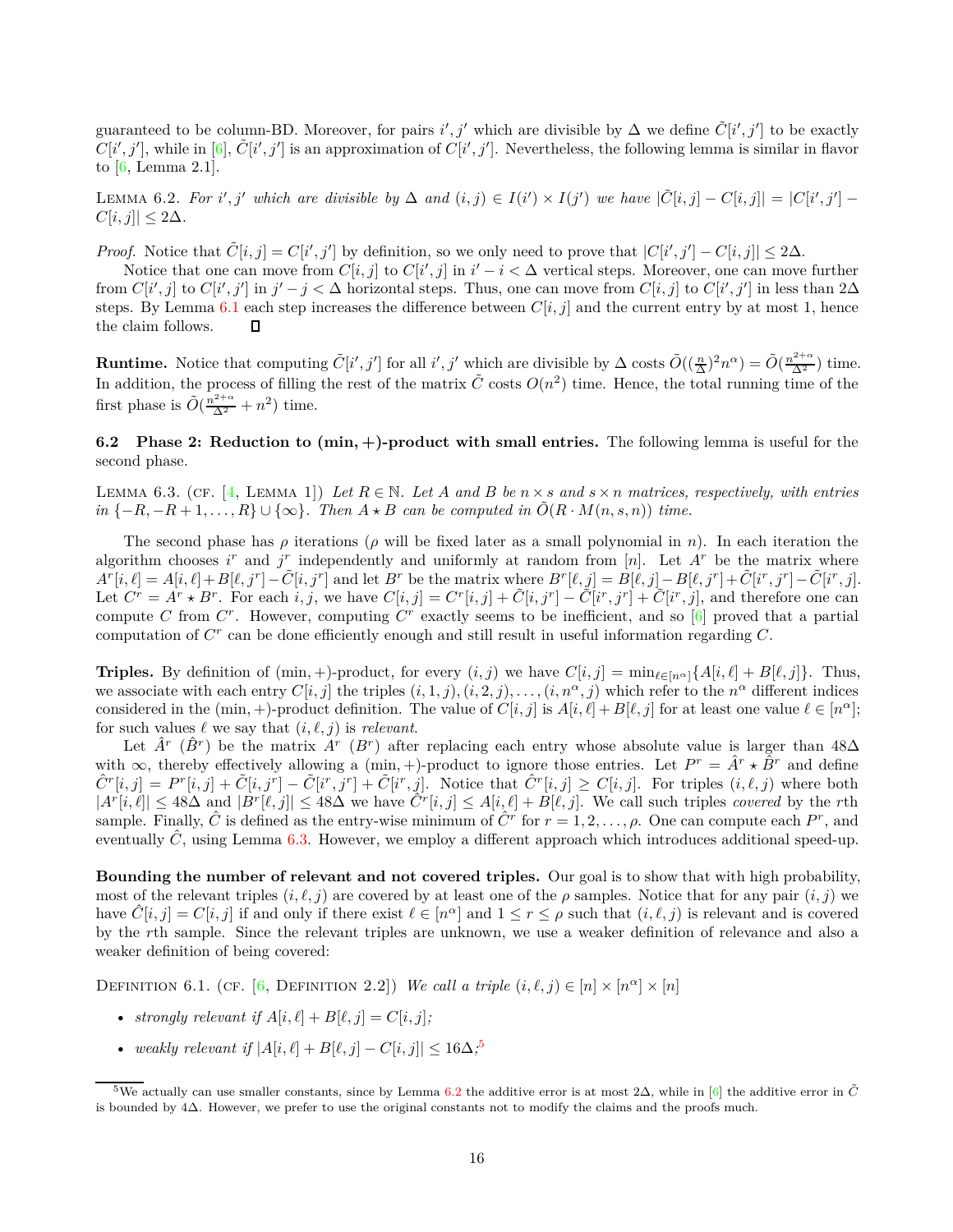- *strongly r*<sup>*-uncovered if for all*  $1 \le r' \le r$  *we have*  $|A^{r'}[i, \ell]| > 48\Delta$  *or*  $|B^{r'}[\ell, j]| > 48\Delta$ ;</sup>
- *weakly r*-uncovered if for all  $1 \leq r' \leq r$  *we have*  $|A^{r'}[i, \ell]| > 40\Delta$  *or*  $|B^{r'}[\ell, j]| > 40\Delta$ *.*

*A triple is called strongly (weakly) uncovered if it is strongly (weakly) ρ-uncovered. Finally, a triple is strongly (weakly) r-covered if it is not strongly (weakly) r-uncovered.*

<span id="page-16-1"></span>The following lemma is a straightforward generalization of [\[6,](#page-18-3) Lemma 3.1] to our case.

LEMMA 6.4. (BASED ON [\[6,](#page-18-3) LEMMA 3.1]) *With high probability for any*  $1 \leq r \leq \rho$ *, the number of weakly relevant triples that are also weakly r-uncovered is*  $O(n^{1.5+\alpha} + n^{2+\alpha}/r^{1/3})$ .

*Proof.* [sketch] The proof of [\[6,](#page-18-3) Lemma 3.1] shows that for every *ℓ*, with high probability, the number of weakly relevant triples  $(i, \ell, j)$  that are also weakly *r*-uncovered is  $\tilde{O}(n^{1.5} + n^2/r^{1/3})$ . Since in our case there are only *n <sup>α</sup>* possible values of *ℓ*, then, with high probability, the number of weakly relevant triples that are also weakly *r*-uncovered (among all possible values of  $\ell$ ) is  $\tilde{O}(n^{\alpha}(n^{1.5} + n^2/r^{1/3})) = \tilde{O}(n^{1.5+\alpha} + n^{2+\alpha}/r^{1/3}).$ 

**Efficient method for covering relevant triples.** Instead of computing the  $(\min, +)$ -product  $P^r = \hat{A}^r \star \hat{B}^r$  in the *r*th round, we follow the method of [\[6\]](#page-18-3) and use their additional insight to reduce the runtime of the algorithm. The proof of  $[6, \text{Lemma 3.1}]$  has the property that for any round r, the triples that are counted as covered by the *r*th round are exactly triples of the form  $(i, \ell, j)$  such that the triple  $(i^r, \ell, j^r)$  is weakly relevant and weakly  $(r-1)$ -uncovered. Therefore, in order to cover the same triples at round *r*, after the algorithm chooses *i*<sup>*r*</sup> and  $j^r$ , the algorithm computes  $L_r$  which is the set of  $\ell$  values such that  $(i^r, \ell, j^r)$  is both weakly relevant and weakly  $(r-1)$ -uncovered. The algorithm removes all the columns  $\ell \notin L_r$  from  $\hat{A}^r$  and all the rows  $\ell \notin L_r$  from  $\hat{B}^r$ . Let  $s_r = |L_r|$  be the number of surviving *ℓ*'s in round *r*. The algorithm computes  $\hat{P}^r = \hat{A}^r \star \hat{B}^r$  using Lemma [6.3,](#page-15-0) in  $O(\Delta \cdot M(n, s_r, n))$  time.

**Runtime.** For implementing the filtering in the *r*th iteration the algorithm checks *n <sup>α</sup>* triples. For each triple the test takes  $O(r)$  time (to check that the triple is  $(r-1)$ -uncovered). Thus, the total time of the filtering takes in  $\text{total } O(n^{\alpha} \cdot \rho^2) \leq O(\rho n^{1+\alpha})$  time. The runtime of computing the matrix products is  $\sum_{r=1}^{\rho} \tilde{O}(\Delta M(n, s_r, n))$  time, which due to the analysis made in [\[6,](#page-18-3) Lemma 3.2] is bounded by  $\tilde{O}(\rho \Delta \cdot M(n, \frac{n^{\alpha}}{\rho^{1/\beta}}))$  $\left(\frac{n^{\alpha}}{\rho^{1/3}},n\right)$  time with high probability. Thus, the total running time of the second phase is  $\tilde{O}(\rho \Delta \cdot M(n, \frac{n^{\alpha}}{\rho^{1/\beta}}))$  $\frac{n^{\alpha}}{\rho^{1/3}}$ , *n*) +  $\rho \cdot n^{1+\alpha}$  time with high probability.

**6.3 Phase 3: complete the relevant uncovered triples.** In the third phase the goal is to find all the triples  $(i, \ell, j)$  that are both strongly relevant and strongly uncovered, and use each such triple to update *C* by setting  $\hat{C}[i, j] = \min{\{\hat{C}[i, j], A[i, \ell] + B[\ell, j]\}}$ . In order to identify all of these triples, we introduce the notions of approximately relevant and approximately covered.

DEFINITION 6.2. (CF.  $[6,$  DEFINITON 2.6]) *We call a triple*  $(i, \ell, j) \in I(i') \times [n^{\alpha}] \times I(j')$ 

- <span id="page-16-0"></span>• *approximately relevant if*  $|A[i', \ell] + B[\ell, j'] - \tilde{C}[i', j']| \leq 8\Delta$ , and
- approximately r-uncovered if for all  $1 \leq r' \leq r$  we have either  $|A^{r'}[i', \ell]| > 44\Delta$  or  $|B^{r'}[\ell, j']| > 44\Delta$  (or *both).*

*A triple is called approximately uncovered if it is approximately ρ-uncovered. A triple which is both approximately relevant and approximately uncovered is called* interesting*.*

A triple  $(i', \ell, j')$  where *i*' and *j*' are divisible by  $\Delta$  and  $\ell \in [n^{\alpha}]$  is called a *representative triple*. A useful property of these definitions is that for a representative triple  $(i', \ell, j')$ , all the triples  $(i, \ell, j) \in I(i') \times \{\ell\} \times I(j')$ (and, in particular, the representative triple itself) are similar in the sense that either all of these triples are interesting, or all of these triples are not interesting. Thus, in order to find all the interesting triples, it suffices to test for every representative triple if the triple is interesting.

<span id="page-16-2"></span>The following lemma describes the relationships between the definitions of strongly, approximately and weakly relevant (uncovered) triples.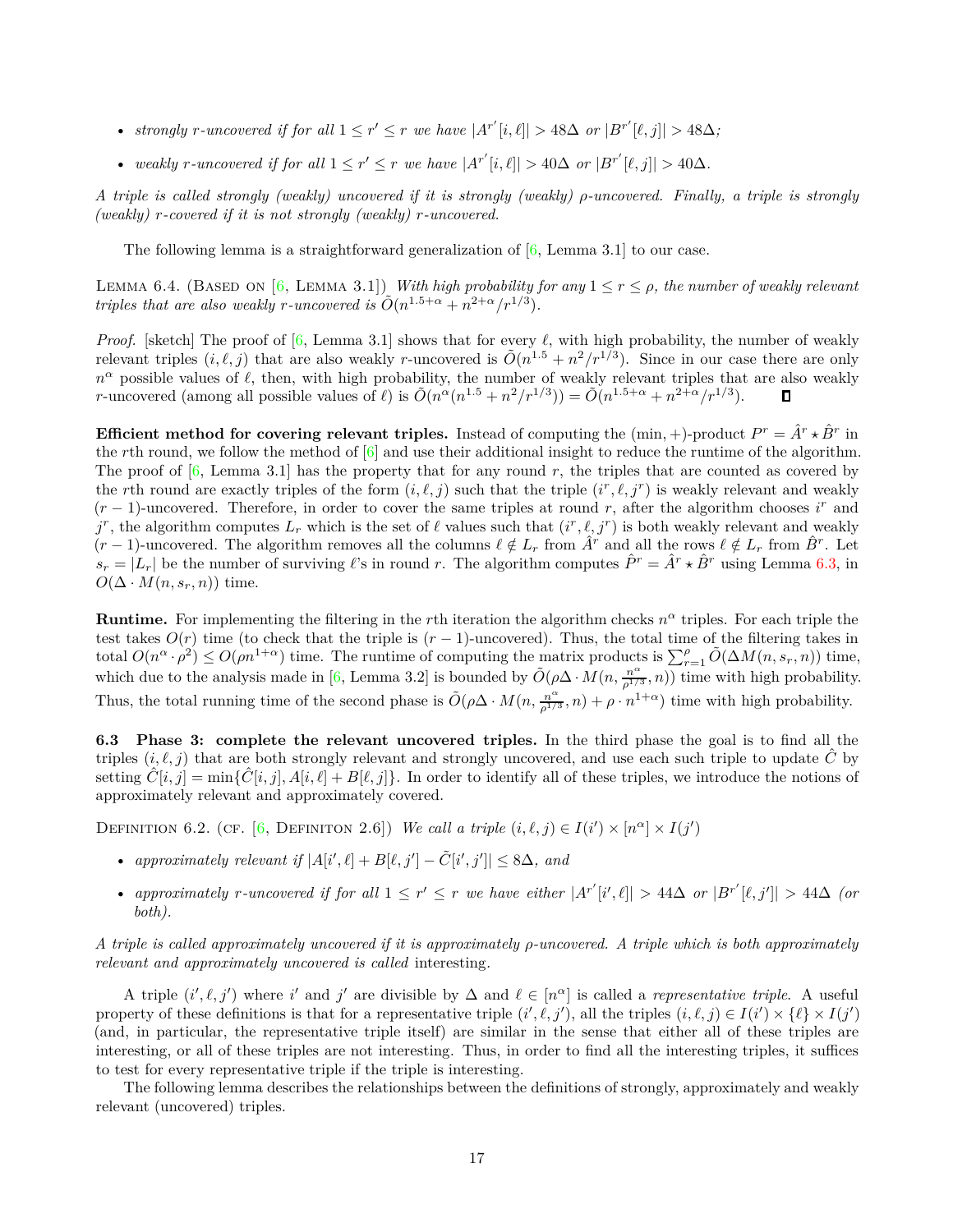Lemma 6.5. ([\[6,](#page-18-3) Lemma 2.7]) *Any strongly relevant triple is also approximately relevant. Any approximately relevant triple is also weakly relevant. The same holds also with "relevant" replaced by "r-uncovered".*

To test whether a given (representative) triple is interesting, the algorithm tests if the triple is both approximately relevant and approximately uncovered. The test whether a given triple is approximately relevant takes  $O(1)$  time (see Definition [6.2\)](#page-16-0). In order to find all approximately uncovered representative triples, the algorithm employs rectangular Boolean matrix multiplication as follows. For each  $\ell \in [n^{\alpha}]$  let  $U^{\ell}$  be a matrix of size  $\frac{n}{\Delta} \times \rho$  such that  $U^{\ell}[x, r] = 1$  if and only if  $|A^{r}[x\Delta, \ell]| \leq 44\Delta$  (see Definition [6.2\)](#page-16-0). Similarly, let  $V^{\ell}$  be a matrix of size  $\rho \times \frac{n}{\Delta}$  such that  $V^{\ell}[r, y] = 1$  if and only if  $|B^{r}[\ell, y\Delta]| \leq 44\Delta$ . Let  $Z^{\ell}$  be the Boolean matrix product  $U^{\ell} \cdot V^{\ell}$ . Then, by Definition [6.2,](#page-16-0) for every  $i' = x\Delta$ ,  $j' = y\Delta$  and  $\ell \in n^{\alpha}$ , we have  $(i', \ell, j')$  is approximately uncovered if and only if  $Z^{\ell}[\frac{i'}{\Delta}, \frac{j'}{\Delta}] = 1$ . Thus, the algorithm uses  $n^{\alpha}$  rectangular Boolean matrix multiplications, in order to find all the interesting representative triples. At the last step of the third phase, for any  $(i', \ell, j')$  which is known to be interesting from the previous step, the algorithm iterates over all  $(i, \ell, j) \in I(i') \times \{\ell\} \times I(j')$  and updates  $\hat{C}[i, j] \leftarrow \min{\{\hat{C}[i, j], A[i, \ell] + B[\ell, j]\}}.$ 

**Runtime.** At the first step of the phase, the algorithm finds all the interesting representative triples. The time cost of finding all the approximately relevant representative triples is  $O(\frac{n^{2+\alpha}}{\Delta^2})$ . The time cost of finding all the approximately uncovered representative triples is  $O(n^{\alpha} \cdot M(\frac{n}{\Delta}, \rho, \frac{n}{\Delta}))$  time. Then, in the second step of the phase the algorithm iterates over all the interesting triples, in time linear in the number of such triples which by Lemmas [6.4](#page-16-1) and [6.5](#page-16-2) is, with high probability,  $O(n^{1.5+\alpha} + n^{2+\alpha}/\rho^{1/3})$ . In total, the third phase takes  $O(n^{\alpha} \cdot M(\frac{n}{\Delta}, \rho, \frac{n}{\Delta}) + n^{1.5+\alpha} + n^{2+\alpha}/\rho^{1/3})$  time with high probability.

<span id="page-17-2"></span>**6.4** Total runtime and consequences. Summing up the running time of all the three phases, with high probability the total runtime is:

$$
\tilde{O}\left(\frac{n^{2+\alpha}}{\Delta^2} + n^2 + \rho \Delta M(n, \frac{n^{\alpha}}{\rho^{1/3}}, n) + n^{\alpha} \cdot M(\frac{n}{\Delta}, \rho, \frac{n}{\Delta}) + n^{1.5+\alpha} + \frac{n^{2+\alpha}}{\rho^{1/3}}\right)
$$
  
= 
$$
\tilde{O}\left(\rho \Delta M(n, \frac{n^{\alpha}}{\rho^{1/3}}, n) + n^{\alpha} \cdot M(\frac{n}{\Delta}, \rho, \frac{n}{\Delta}) + \frac{n^{2+\alpha}}{\rho^{1/3}} + n^{1.5+\alpha}\right).
$$

We use the results of Le Gall and Urrutia [\[9\]](#page-18-6). We set  $\Delta = n^{\delta}$  and  $\rho = n^s$  for some *s*,  $\delta$  positive integers. We will focus on  $\alpha = \frac{1}{2}$ . Hence, the running time is:

$$
\tilde{O}\left(n^{\delta+s}M(n,n^{1/2-s/3},n)+n^{1/2}\cdot M(n^{1-\delta},n^s,n^{1-\delta})+n^{5/2-s/3}\right)
$$
  
=  $\tilde{O}\left(n^{\delta+s}M(n,n^{1/2-s/3},n)+n^{1/2}\cdot M(n,n^{\frac{s}{1-\delta}},n)^{1-\delta}+n^{5/2-s/3}\right).$ 

<span id="page-17-3"></span>We optimize the running time by choosing  $\delta = 0.055259816$  and  $s = 0.32694555$ . By interpolating the results of  $[9]$  the total running time of the algorithm is  $O(n^{2.391018})$ .

COROLLARY 6.1. Let  $0 < \alpha \leq \frac{1}{2}$ . Let A and B be integer matrices of sizes  $n \times n^{\alpha}$  and  $n^{\alpha} \times n$ , respectively, such that *A* is column-BD and  $\overrightarrow{B}$  is row-BD. There exists a randomized algorithm that computes  $A \star B$  in time  $\tilde{O}(n^{2.391018})$  *with high probability.* 

<span id="page-17-0"></span>**6.5 Derandomization.** The only randomized part of the algorithm described above is the process of choosing  $i^r$  and  $j^r$  from [*n*]. The derandomization technique introduced by Bringmann et al. [\[6,](#page-18-3) Section 3.4] is based on the following observations.

**Choosing only indices which are divisible by ∆.** Bringmann et al. [\[6,](#page-18-3) Section 3.4] show that the algorithm has guarantees similar to Lemma [6.4](#page-16-1) even if  $i^r$  and  $j^r$  are chosen uniformly at random from the set of indices in [*n*] which are divisible by ∆. The following lemma states that after this change in the algorithm the number of interesting triples that will be covered in the third phase is still  $\tilde{O}(n^{1.5+\alpha}+n^{2+\alpha}/\rho^{1/3})$ . Hence, the running time of the third phase will not increase.

<span id="page-17-1"></span>LEMMA 6.6. ([\[6,](#page-18-3) SECTION 3.4]) *With high probability, for any*  $1 \leq r \leq \rho$  *the number of approximately relevant, approximately r-uncovered triples is*  $\tilde{O}(n^{1.5+\alpha} + n^{2+\alpha}/r^{1/3})$ *.*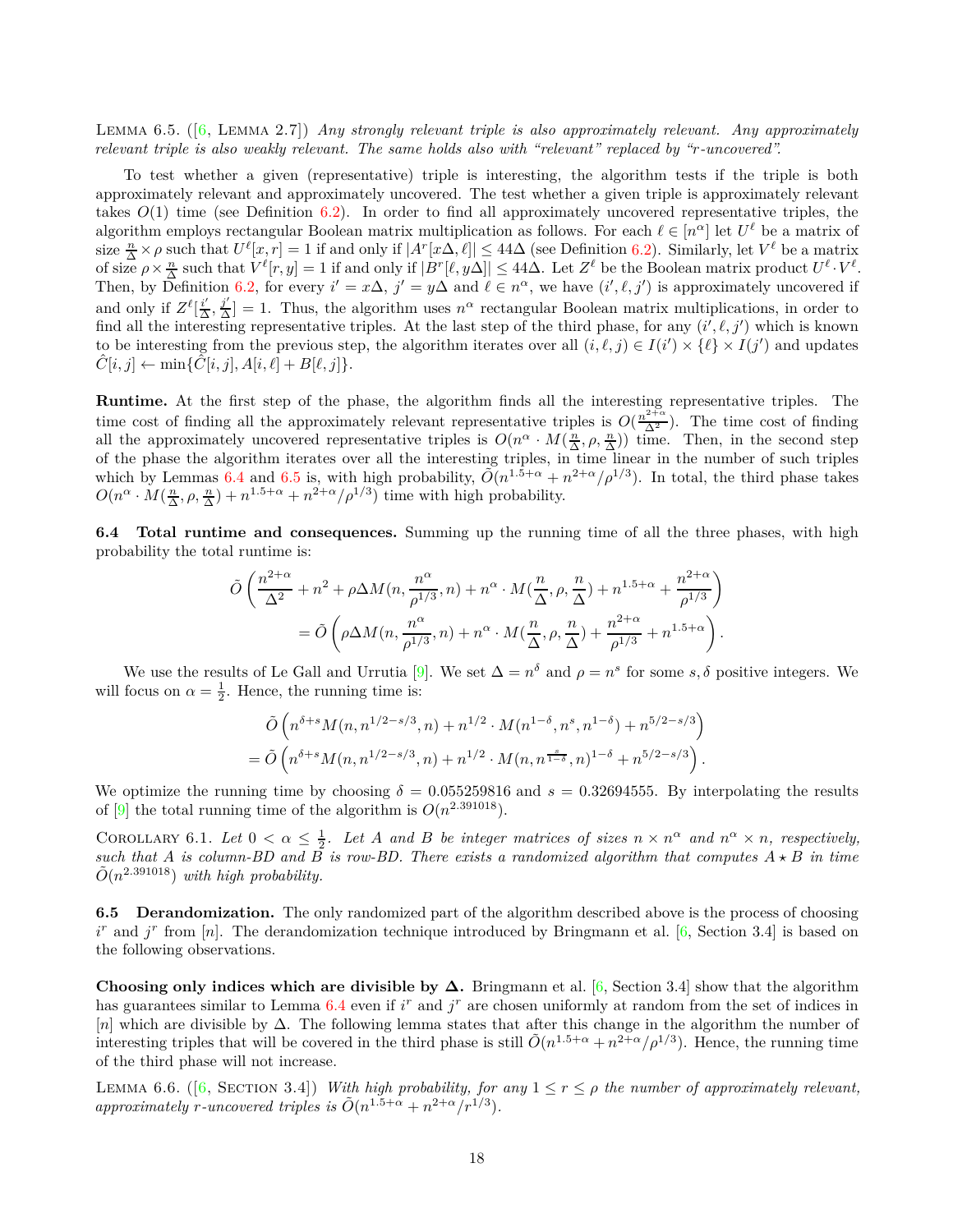**Deterministic greedy choice.** Let *r* be an iteration of the algorithm and let  $\ell \in [n^{\alpha}]$ . Bringmann et al. [\[6\]](#page-18-3) showed that one could count for every pair  $(i', j')$ , where *i*<sup>'</sup> and *j*<sup>'</sup> are divisible by  $\Delta$ , the number of triples  $(i, \ell, j)$  which are approximately relevant and approximately  $(r - 1)$ -uncovered but will be covered by choosing  $(i', j') \leftarrow (i', j')$ . The time cost of computing the counts for all pairs  $(i', j')$  is  $O((\frac{n}{\Delta})^{\omega})$  time for a fixed  $\ell$  and r. Thus, a greedy algorithm that computes in the *r*th iteration the pair  $(i', j')$  which maximizes the number of triples that will be covered, suffices to guarantee results which are at least as good as the expectation of the random process. The additional time in total for the derandomiztion of the second phase is  $O(\rho n^{\alpha}(\frac{n}{\Delta})^{\omega})$ , and the guarantees of Lemma [6.6](#page-17-1) hold.

**6.5.1 Total Runtime** The additional runtime introduced by the derandomization process is exactly  $O((\frac{n}{\Delta})^{\omega} \cdot$  $n^{\alpha}$ ) =  $O(\frac{n^{\omega+\alpha}}{\Delta^{\omega}})$ . Similar to the analysis of Section [6.4,](#page-17-2) we consider only the case  $\alpha = \frac{1}{2}$  and set  $\Delta = n^{\delta}$  and  $\rho = n^s$  for some *s*,  $\delta$  positive integers. Hence, the running time is:

$$
\tilde{O}\left(n^{\delta+s}M(n,n^{1/2-s/3},n)+n^{1/2}\cdot M(n,n^{\frac{s}{1-\delta}},n)^{1-\delta}+n^{5/2-s/3}+n^{1/2+(1-\delta)\omega}\right).
$$

<span id="page-18-9"></span>We optimize the running time by choosing  $\delta = 0.1881$  and  $s = 0.220425$ . By interpolating the results of [\[9\]](#page-18-6) the total running time of the algorithm is  $O(n^{2.426524})$ .

COROLLARY 6.2. Let  $0 < \alpha \leq \frac{1}{2}$ . Let A and B be integer matrices of sizes  $n \times n^{\alpha}$  and  $n^{\alpha} \times n$ , respectively, such *that A is column-BD and B is row-BD. There exists a deterministic algorithm that computes*  $A \star B$  *whose runtime is*  $\tilde{O}(n^{2.426524})$ *.* 

Theorem [1.2](#page-4-2) follows from Corollaries [6.1](#page-17-3) and [6.2.](#page-18-9)

#### **References**

- [1] Amir Abboud, Arturs Backurs, and Virginia Vassilevska Williams. If the current clique algorithms are optimal, so is Valiant's parser. In *FOCS 2015*, pages 98–117, 2015. [doi:10.1109/FOCS.2015.16](http://dx.doi.org/10.1109/FOCS.2015.16).
- [2] Alfred V. Aho and Thomas G. Peterson. A minimum distance error-correcting parser for context-free languages. *SIAM Journal on Computing*, 1(4):305–312, 1972. [doi:10.1137/0201022](http://dx.doi.org/10.1137/0201022).
- <span id="page-18-7"></span>[3] Josh Alman and Virginia Vassilevska Williams. A refined laser method and faster matrix multiplication. In Dániel Marx, editor, *SODA 2021*, pages 522–539. SIAM, 2021. [doi:10.1137/1.9781611976465.32](http://dx.doi.org/10.1137/1.9781611976465.32).
- <span id="page-18-8"></span>[4] Noga Alon, Zvi Galil, and Oded Margalit. On the exponent of the all pairs shortest path problem. *J. Comput. Syst. Sci.*, 54(2):255–262, 1997. [doi:10.1006/jcss.1997.1388](http://dx.doi.org/10.1006/jcss.1997.1388).
- <span id="page-18-5"></span>[5] Arturs Backurs and Krzysztof Onak. Fast algorithms for parsing sequences of parentheses with few errors. In *PODS 2016*, pages 477–488, 2016. [doi:10.1145/2902251.2902304](http://dx.doi.org/10.1145/2902251.2902304).
- <span id="page-18-3"></span>[6] Karl Bringmann, Fabrizio Grandoni, Barna Saha, and Virginia Vassilevska Williams. Truly subcubic algorithms for language edit distance and RNA folding via fast bounded-difference min-plus product. *SIAM J. Comput.*, 48(2):481– 512, 2019. [doi:10.1137/17M112720X](http://dx.doi.org/10.1137/17M112720X).
- <span id="page-18-0"></span>[7] Noam Chomsky and Marcel Paul Schützenberger. The algebraic theory of context-free languages. *Studies in Logic*, 1963. [doi:10.1016/s0049-237x\(08\)72023-8](http://dx.doi.org/10.1016/s0049-237x(08)72023-8).
- [8] Johannes Fischer and Volker Heun. Theoretical and practical improvements on the RMQ-problem, with applications to LCA and LCE. In *Combinatorial Pattern Matching*, pages 36–48, 2006. [doi:10.1007/11780441\\_5](http://dx.doi.org/10.1007/11780441_5).
- <span id="page-18-6"></span>[9] Francois Le Gall and Florent Urrutia. Improved rectangular matrix multiplication using powers of the Coppersmith-Winograd tensor. In *SODA 2018*, pages 1029–1046, 2018. [doi:10.1137/1.9781611975031.67](http://dx.doi.org/10.1137/1.9781611975031.67).
- <span id="page-18-2"></span>[10] Robin R. Gutell, Jamie Cannone, Zhidi Shang, Yushi Du, and Martin J. Serra. A story: unpaired adenosine bases in ribosomal RNAs. *Journal of Molecular Biology*, 304(3):335–354, 2000. [doi:10.1006/jmbi.2000.4172](http://dx.doi.org/10.1006/jmbi.2000.4172).
- <span id="page-18-1"></span>[11] Michael A. Harrison. *Introduction to Formal Language Theory*. Addison-Wesley Longman Publishing Co., Boston, MA, USA, 1st edition, 1978.
- <span id="page-18-4"></span>[12] Rajesh Jayaram and Barna Saha. Approximating language edit distance beyond fast matrix multiplication: Ultralinear grammars are where parsing becomes hard! In *ICALP 2017*, volume 80 of *Leibniz International Proceedings in Informatics (LIPIcs)*, pages 19:1–19:15, 2017. [doi:10.4230/LIPIcs.ICALP.2017.19](http://dx.doi.org/10.4230/LIPIcs.ICALP.2017.19).
- [13] Dexter C. Kozen. *Automata and Computability*. Springer-Verlag, Berlin, Heidelberg, 1st edition, 1997.
- [14] Andreas Krebs, Nutan Limaye, and Srikanth Srinivasan. Streaming algorithms for recognizing nearly wellparenthesized expressions. In *MFCS 2011*, pages 412–423, 2011. [doi:10.1007/978-3-642-22993-0\\_38](http://dx.doi.org/10.1007/978-3-642-22993-0_38).